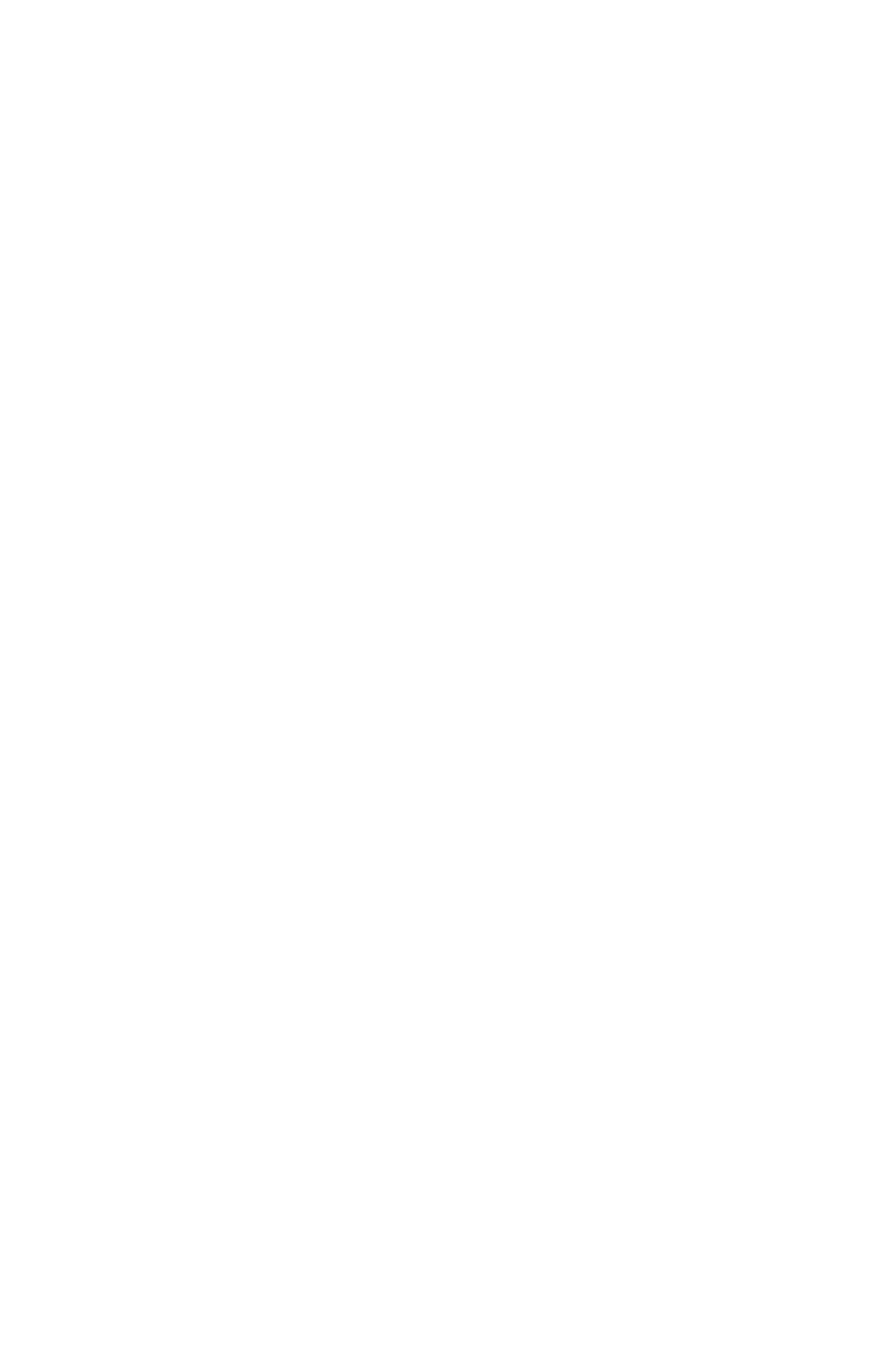## **TABLE OF CONTENTS**

| EXCLUSIONS, RESTRICTIONS OR REDUCTION IN COVERAGE  12            |  |
|------------------------------------------------------------------|--|
|                                                                  |  |
|                                                                  |  |
|                                                                  |  |
|                                                                  |  |
|                                                                  |  |
|                                                                  |  |
|                                                                  |  |
| REFERRAL TO THE AUTORITÉ DES MARCHÉS FINANCIERS 18               |  |
|                                                                  |  |
| SCHEDULE 1: Notice of cancellation of an insurance contract 20   |  |
| SCHEDULE 2: Notice of free choice of insurer or representative23 |  |
|                                                                  |  |

DISTRIBUTION GUIDE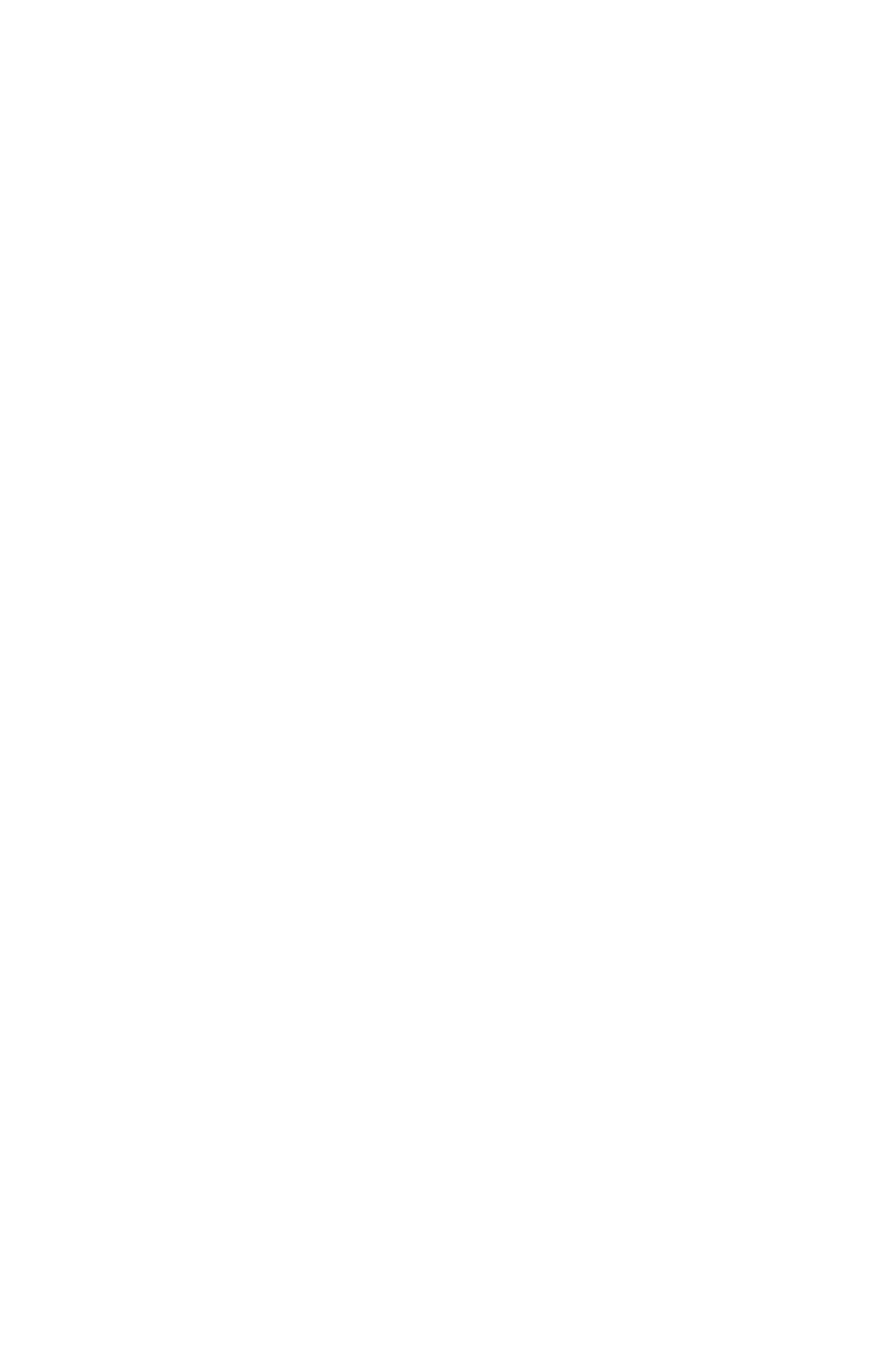1

## <span id="page-4-0"></span>INTRODUCTION

The purpose of this guide is to describe the insurance product offered and to facilitate your comprehension. It aims to enable you to assess, on your own, whether the insurance product corresponds to your needs since you are not in the presence of an insurance representative.

This distribution guide is not an insurance contract and is not intended to modify the terms of a contract. The detailed insurance contract can be found in Insurance Policy 70011 of the Insurer, Industrial Alliance Insurance and Financial Services.

A summary of the main provisions of the insurance contract is included in the *Business Loan Insurance Certificate*, which you receive when you complete the *Business Loan Insurance Application/Certificate* form.

Words followed by a number are defined on pages 25 to 27 of this distribution guide.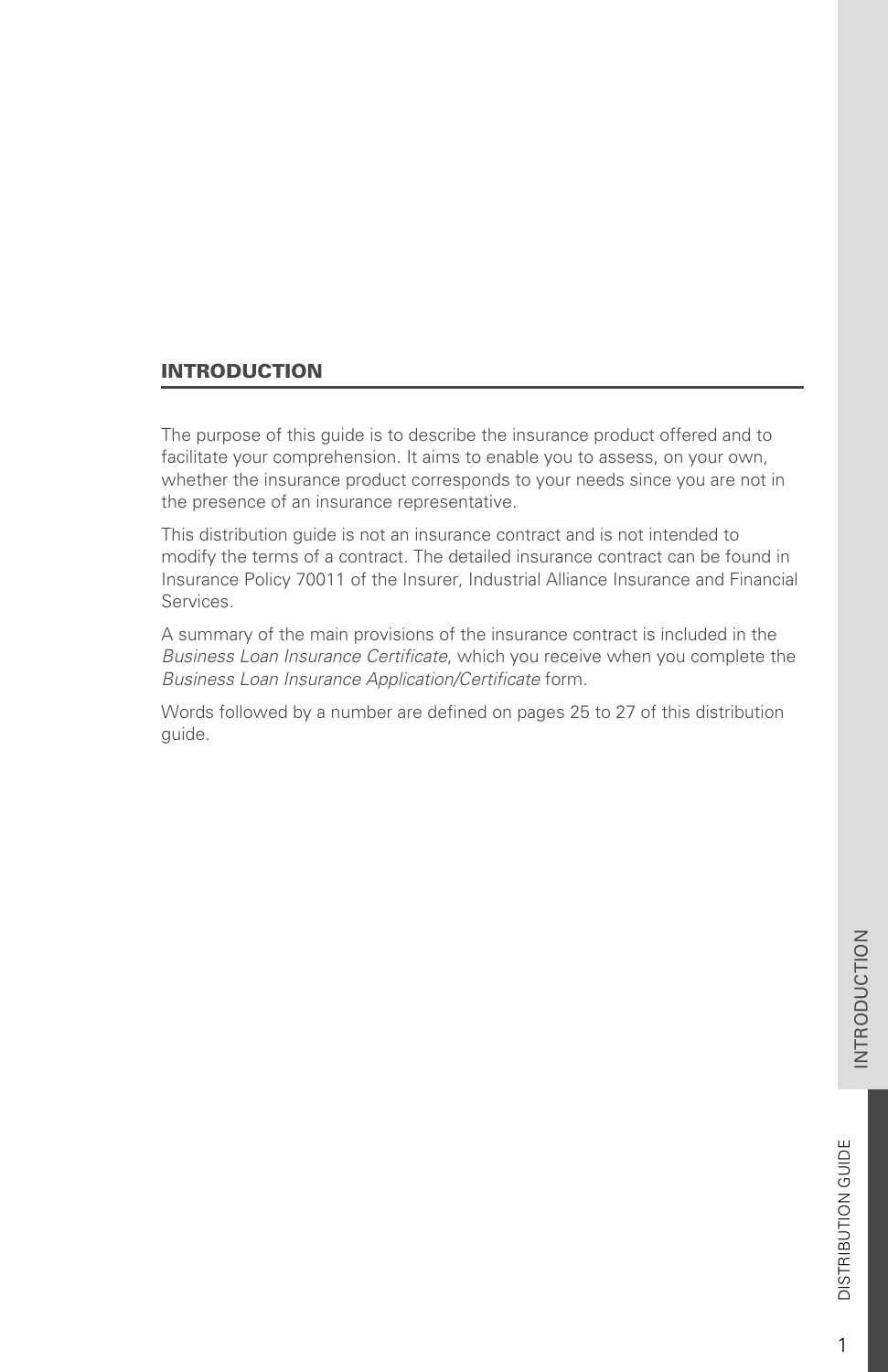### <span id="page-5-0"></span>PRODUCT DESCRIPTION

#### NATURE OF COVERAGE

#### **LIFE INSURANCE**

 $\epsilon$  For a  $\boldsymbol{c}$  *conventional loan<sup>1</sup>* or a  $\boldsymbol{p}$   $\boldsymbol{o}$   $\boldsymbol{s}$   $\boldsymbol{t}$   $\boldsymbol{p}$   $\boldsymbol{p}$   $\boldsymbol{a}$   $\boldsymbol{b}$   $\boldsymbol{r}$   $\boldsymbol{b}$   $\boldsymbol{r}$   $\boldsymbol{b}$   $\boldsymbol{r}$   $\boldsymbol{b}$   $\boldsymbol{r}$   $\boldsymbol{b}$   $\boldsymbol{r}$   $\boldsymbol{r}$   $\boldsymbol{b}$   $\boldsymbol{$ at the time of your death:

- the *insured proportion* of the *loan balance<sup>4</sup>* (as defined in the Amount of *insurance section* on page 5 of this distribution guide);
- the **insured proportion** of the single insurance premium if this amount was added to your loan.

For a **capital stock loan**<sup>5</sup> the Insurer will pay the *creditor*<sup>3</sup> at the time of your death:

- the **insured proportion** of the initial loan principal;
- the **insured proportion** of the single insurance premium if this amount was added to your loan.

In all cases, these amounts will be paid according to the limits stated in the *Amount of life insurance benefit* section on page 5 of this distribution guide.

#### **DISABILITY INSURANCE**

For a *conventional loan*' or a *postponed loan* $^2$  the Insurer will pay the *creditor* $^3$ while you are *totally disabled*: *7*

• the **insured proportion** of the *monthly payments<sup>6</sup>* initially stipulated under the loan agreement while you are *totally disabled.<sup>7</sup> Total disability*<sup>7</sup> benefits are payable after the end of the *elimination period*<sup>8</sup> upon presentation of proof of disability to the Insurer's satisfaction

Disability insurance is not available on a *capital stock loan*. 5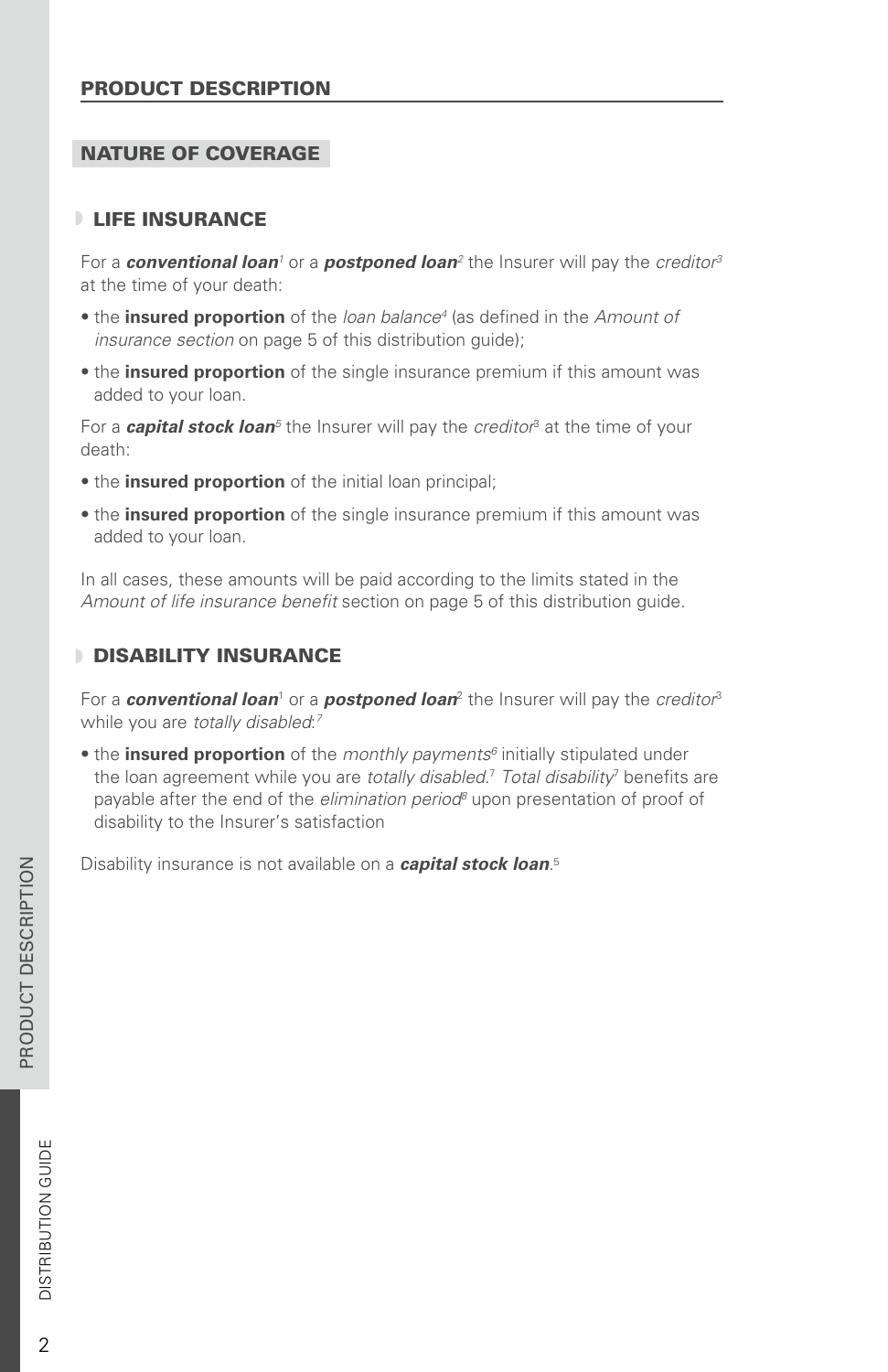## <span id="page-6-0"></span>TYPES OF ELIGIBLE LOANS

Insurable loans are **conventional loans**,<sup>1</sup> **postponed loans**<sup>2</sup> and **capital stock loans**<sup>5</sup> or a combination thereof.

## ELIGIBILITY CONDITIONS

This insurance is available to:

- the *borrower*,<sup>9</sup> the *co-borrower<sup>10</sup>* or the *endorser<sup>11</sup>* of a loan granted by the *creditor*; 3
- a *shareholder12* or an *executive13* of the borrowing company.

To be eligible for this insurance, at the time you submit your application for insurance, you must

#### 1) For **LIFE INSURANCE:**

- Be at least 18, but no older than 64 years of age (the insurance will terminate no later than the last day of the month in which you turn 70 years of age<sup>19</sup>).
- Enrol in the insurance coverage within 60 days following the date of *disbursement14* or *renewal15* of the loan.
- Complete the health declaration section of the application for insurance. In some cases, you also have to complete a detailed health questionnaire (see the *Declaration of insurability* section on page 4).
- Receive the loan amount within 6 months following the date the application for insurance is signed. After this time, new evidence of insurability is required.

#### 2) For **DISABILITY INSURANCE:**

- Be at least 18, but no older than 59 years of age (the insurance will terminate no later than the last day of the month in which you turn 65 years of *age19*).
- Enrol in the insurance coverage within 60 days following the date of disbursement<sup>14</sup> or *renewal*<sup>15</sup> of the loan.
- Complete the health declaration section of the application for insurance. In some cases, you also have to complete a detailed health questionnaire (see the *Declaration of insurability* section on page 4).
- Receive the loan amount within 6 months following the date the application for insurance is signed. After this time, new evidence of insurability is required.
- At the time of enrolment, be carrying out, or be able to carry out, at least 20 hours of *gainful work16* per week.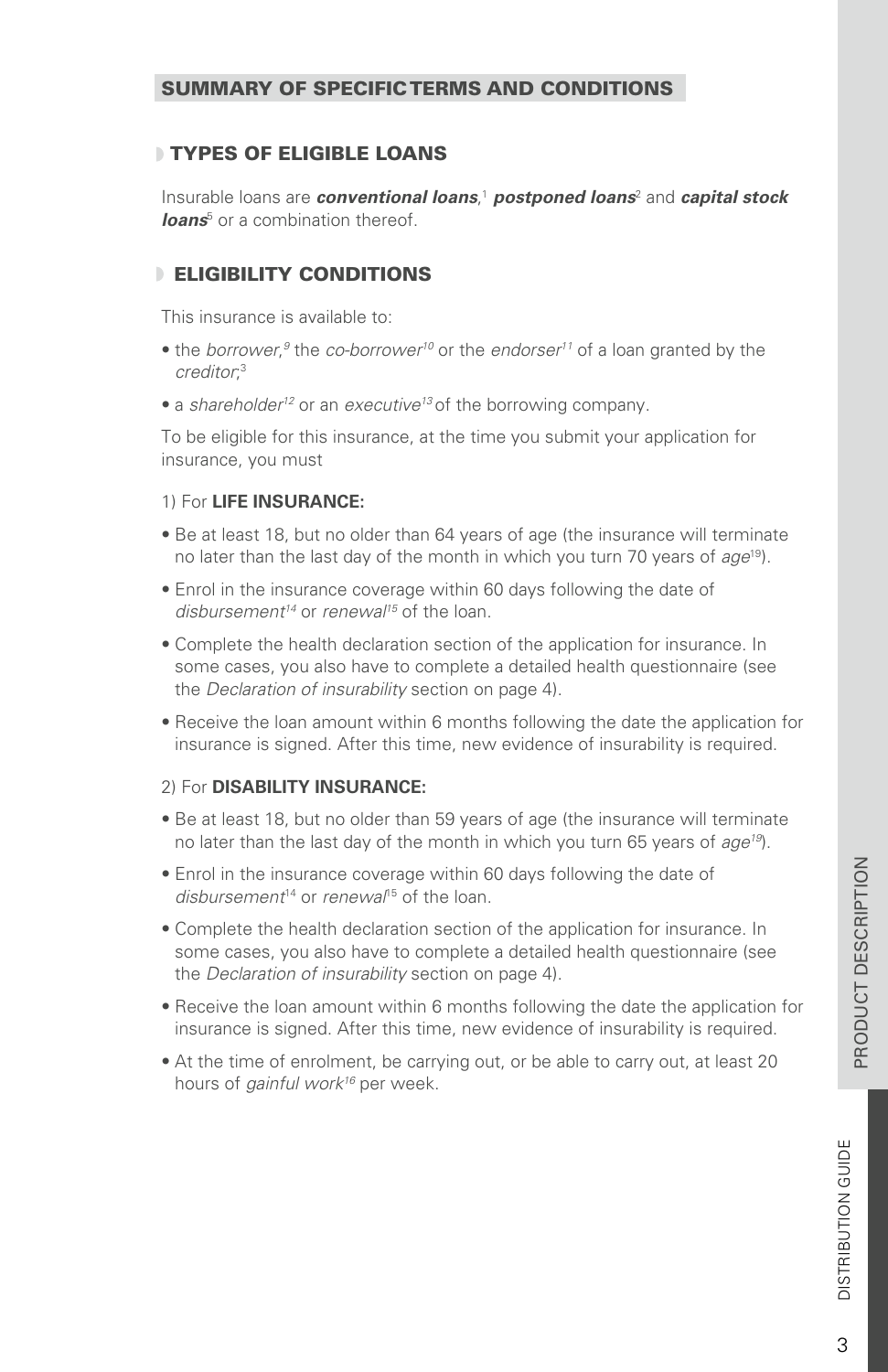- <span id="page-7-0"></span>• **You cannot** enrol in this disability insurance if you are the *endorser*. 11
- **• You cannot** enrol in this disability insurance for a *capital stock loan*. 5
- For a **postponed loan**<sup>2</sup> with a postponement period<sup>17</sup> shorter than the total term of the loan,<sup>20</sup> disability insurance may not be purchased if the ratio of the postponement period<sup>17</sup> to the *total term of the loan*<sup>20</sup> is greater than or equal to 40%. For example, disability insurance is not available for a *postponed loan* 2 with a total term of 10 years if the *postponement period*<sup>17</sup> is 4 years or more.

## **DECLARATION OF INSURABILITY**

In most cases, all that is required is to answer a basic question on insurability in the *Business Loan Insurance Application/Certificate* form.

However, you must provide a declaration of insurability by completing the *Detailed Health Questionnaire* if:

• your total insurable loans exceed \$250,000; **or**

• you answer "Yes" to the basic question on insurability in the *Business Loan Insurance Application/Certificate* form.

The Insurer may require medical tests or a medical examination at its own expense, and will notify you if further information is necessary.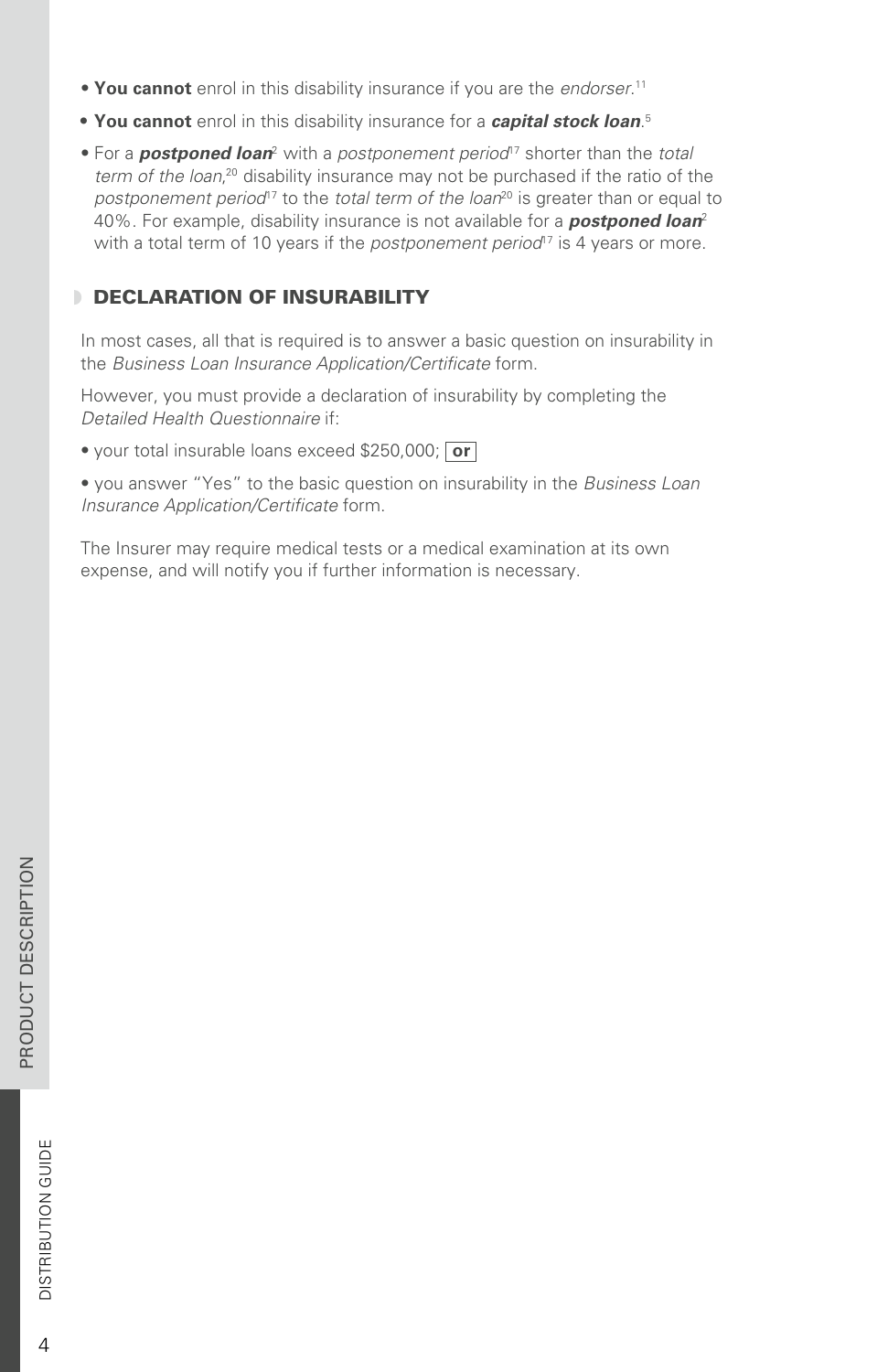## <span id="page-8-0"></span>**EFFECTIVE DATE OF INSURANCE**

Your coverage under the insurance policy begins on the latest of the following dates:

- the date on which the application for insurance is signed; **or**
- the date your request for insurance is accepted by the Insurer; **or**
- the date on which the loan is *disbursed*<sup>14</sup> in whole or in part; **or**
- the date on which the loan amount is received in whole or in part, provided that it is received within 6 months following the date the application for insurance is signed. After this time, a new application for insurance must be submitted to the Insurer.

If you do not meet the eligibility conditions, no insurance will be granted and any premium you paid will be refunded.

## **CONFIRMATION OF INSURANCE**

For all types of loans, your application for insurance is accepted at the time of signature of the *Business Loan Insurance Application/Certificate* form if you do not have to submit a declaration of insurability (see the *Declaration of Insurability* section on page 4 for more details). If you do not have to submit a declaration of insurability, the *Business Loan Insurance Application/Certificate* form and the insurance certificate constitute your confirmation of insurance.

For all types of loans, if you have to submit a declaration, the Insurer will send you a notice confirming if you are insured within **30 days** following the signature of the *Business Loan Insurance Application/Certificate* form.

## AMOUNT OF INSURANCE

## b.

## **AMOUNT OF LIFE INSURANCE BENEFIT**

The amount paid at the time of your death depends on the **insurance proportion option** chosen at the time of signature of the insurance application and on the **type of loan**:

Three **insurance proportion options** are available:

- **• Option 1:** you and all other *insureds18* are covered for 100% of the *loan balance;* 4
- **Option 2:** you and all other *insureds*<sup>18</sup> are covered for a proportion of the *loan* balance<sup>4</sup> equal to 100% divided by the number of *insureds*;<sup>18</sup>
- **Option 3:** you and all other *insureds*<sup>18</sup> are covered for an agreed percentage of the *loan balance*<sup>4</sup> between 25% and 100%.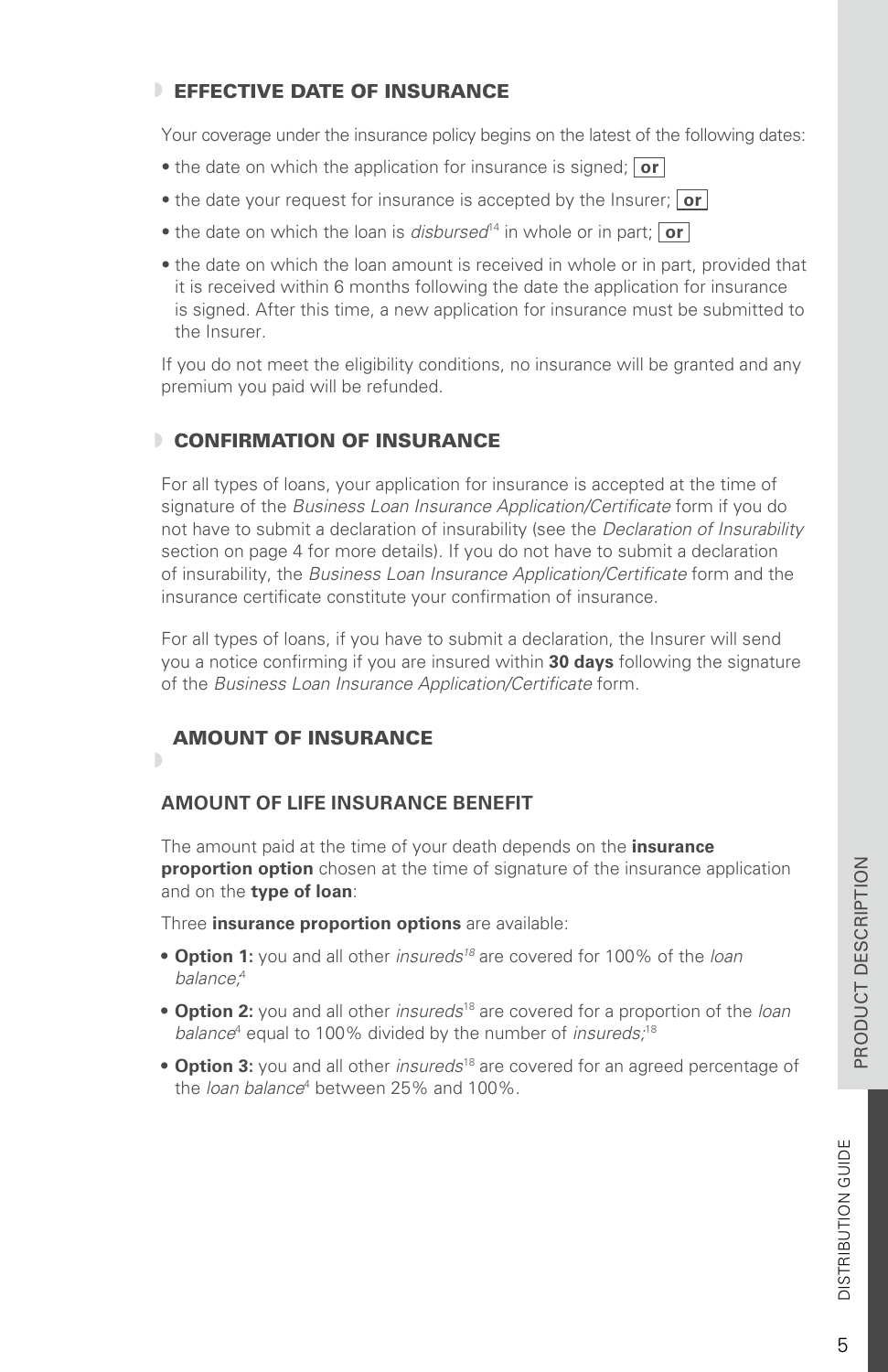For example, let's assume there are three *insureds*<sup>18</sup> for a \$100,000 loan and the loan balance<sup>4</sup> is \$60,000 at the time of death of the first *insured*.<sup>18</sup> If that *insured*<sup>18</sup> chose, at the time of signature of the insurance application:

- **Option 1:** the Insurer will pay the *creditor*<sup>3</sup> for this *insured*<sup>18</sup> a life insurance benefit equal to the *loan balance*<sup>4</sup> at the time of death, which is \$60,000;
- **Option 2:** the Insurer will pay the *creditor*<sup>3</sup> for this *insured*<sup>18</sup> a life insurance benefit equal to 1/3 of the *loan balance*<sup>4</sup> at the time of death, which is \$20,000;
- **•** Option 3: for a proportion of the *loan balance*<sup>4</sup> equal to 75%, the Insurer will pay the *creditor*<sup>3</sup> for this *insured*<sup>18</sup> a life insurance benefit equal to 75% of the loan balance<sup>4</sup> at the time of death, which is \$45,000.

## **UPON YOUR DEATH, THE INSURER WILL PAY:**

#### **1)** For a **conventional loan<sup>1</sup> or a** *postponed loan*:<sup>2</sup>

- i) The **insured proportion** of the *loan balance*<sup>4</sup> immediately before your death; **and**
- ii) The **insured proportion** of the single insurance premium if this amount was added to the loan.

#### **2)** For a *capital stock loan*: 5

- i) The **insured proportion** of the initial loan principal immediately before your death; **and**
- ii) The **insured proportion** of the single insurance premium if this amount was added to the loan.

The interest accrued between the date of death and the date on which the insurer pays the life insurance benefit will be added to the life insurance benefit, taking into account the limits set out in the Submitting a claim and supporting documents section on page 16 of this distribution guide. The rate used to calculate the accrued interest, where applicable, is the rate initially stipulated under the loan.

The **overall maximum life insurance benefit amount** payable is **\$500,000** for all loans granted by the *creditors*. 3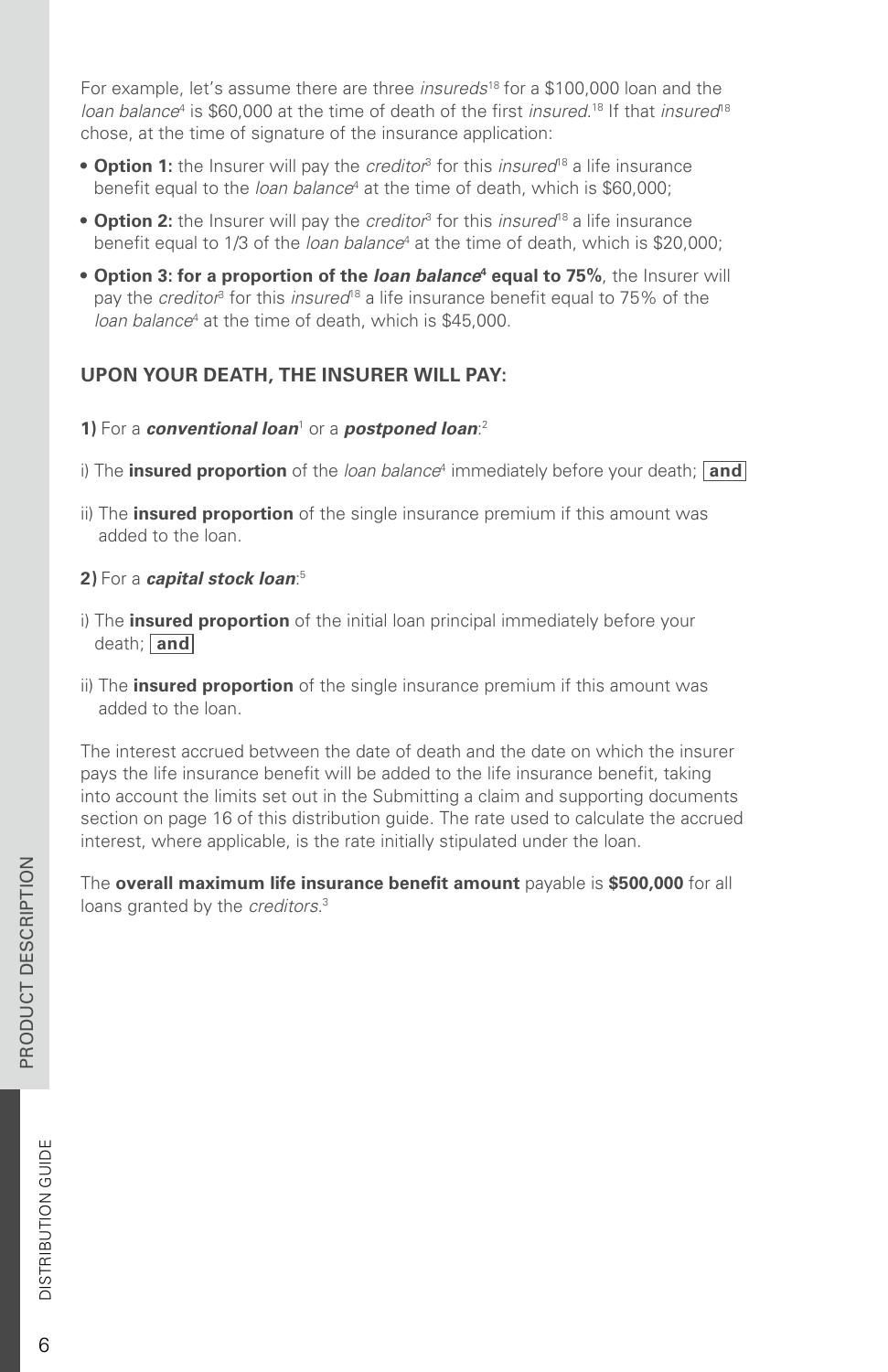## <span id="page-10-0"></span>**JOINT COVERAGE – LIFE INSURANCE**

#### **1)** For a **conventional loan<sup>1</sup> or a** *postponed loan*:<sup>2</sup>

Two to five people may be *insureds*<sup>18</sup> under the same loan.

In this case, the sum of all life insurance benefits payable by the Insurer for a same loan may not exceed:

- the *loan balance*; 4
- the maximum life insurance benefit amount stated above.

#### **2)** For a *capital stock loan*: 5

Two to five people may be *insureds*<sup>18</sup> under the same loan.

In this case, the sum of all life insurance benefits payable by the Insurer for a same loan may not exceed:

- the initial loan principal;
- the maximum life insurance benefit amount stated in the *Amount of Life Insurance Benefit* section on page 5.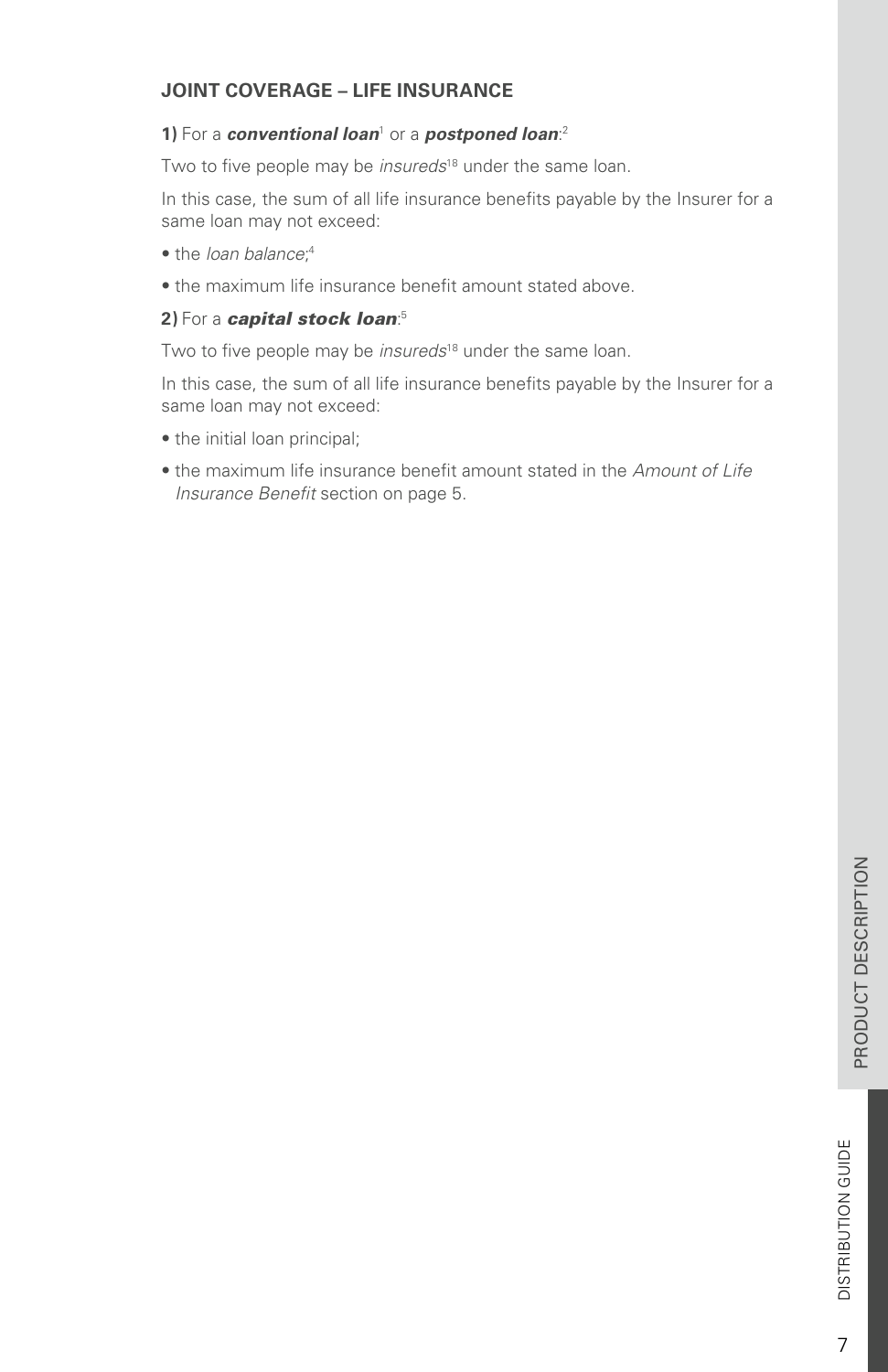## <span id="page-11-0"></span>**AMOUNT OF DISABILITY INSURANCE BENEFIT**

The amount paid at the time of your disability depends on the **insurance proportion option** chosen at the time of signature of the insurance application:

Two **insurance proportion options** are available:

- Option 1: you and all other *insureds*<sup>18</sup> are covered for 100% of the *monthly payment*; 6
- Option 2: you and all other *insureds*<sup>18</sup> are covered for a proportion of the monthly payment<sup>6</sup> equal to 100% divided by the number of *insureds*.<sup>18</sup>

For example, let's assume there are three insureds<sup>18</sup> for a loan with a *monthly* payment<sup>6</sup> of \$3,000. A first *insured*<sup>18</sup> becomes disabled. If that *insured*<sup>18</sup> chose, at the time of signature of the insurance application:

- **Option 1:** each month, the Insurer will pay the *creditor*<sup>3</sup> for this *insured*<sup>18</sup> a disability insurance benefit equal to the *monthly payment*<sup>6</sup> during the disability period, which is \$3,000;
- **Option 2:** each month, the Insurer will pay the *creditor*<sup>3</sup> for this *insured*<sup>18</sup> a disability insurance benefit equal to 1/3 of the *monthly payment*<sup>6</sup> during the disability period, which is \$1,000;

In the event of illness or accident:

- upon presentation of proof of disability to the Insurer's satisfaction (see the *Proof of Disability* section on page 10 of this distribution guide); **and**
- after the end of the *elimination period*,<sup>8</sup> the Insurer will pay a disability insurance benefit to your *creditor*. 3

The amount of the disability insurance benefit is equal to:

• the insured proportion of the *monthly payments*<sup>6</sup> initially stipulated under the loan agreement as indicated on the premium calculation sheet you receive with the *Business Loan Insurance Application/Certificate* form.

During any *postponement period*,<sup>17</sup> the *monthly payments*<sup>6</sup> include the payment of interest only.

The *monthly payments*<sup>6</sup> do not, under any circumstances, include the principal and interest in arrears of past *monthly payments*<sup>6</sup> that have not been made in full; and

• the **insured proportion** of the part of the payment related to this premium, if the single insurance premium is added to the loan.

The disability insurance benefit amount for a fraction of a month is calculated on the basis of 1/30 for each day of disability and a complete month equates to 30/30.

The interest accrued between the due date of your *monthly payment*<sup>6</sup> and the settlement date is added to your disability insurance benefit, subject to the limits set out in the *Submitting a claim and supporting documents* section on page 16 of this distribution guide. The rate used to calculate the accrued interest, where applicable, is the rate initially stipulated under the loan.

Any disability period that occurs after the end of a disability period and does not qualify as a recurring disability will be subject to an *elimination period*. 8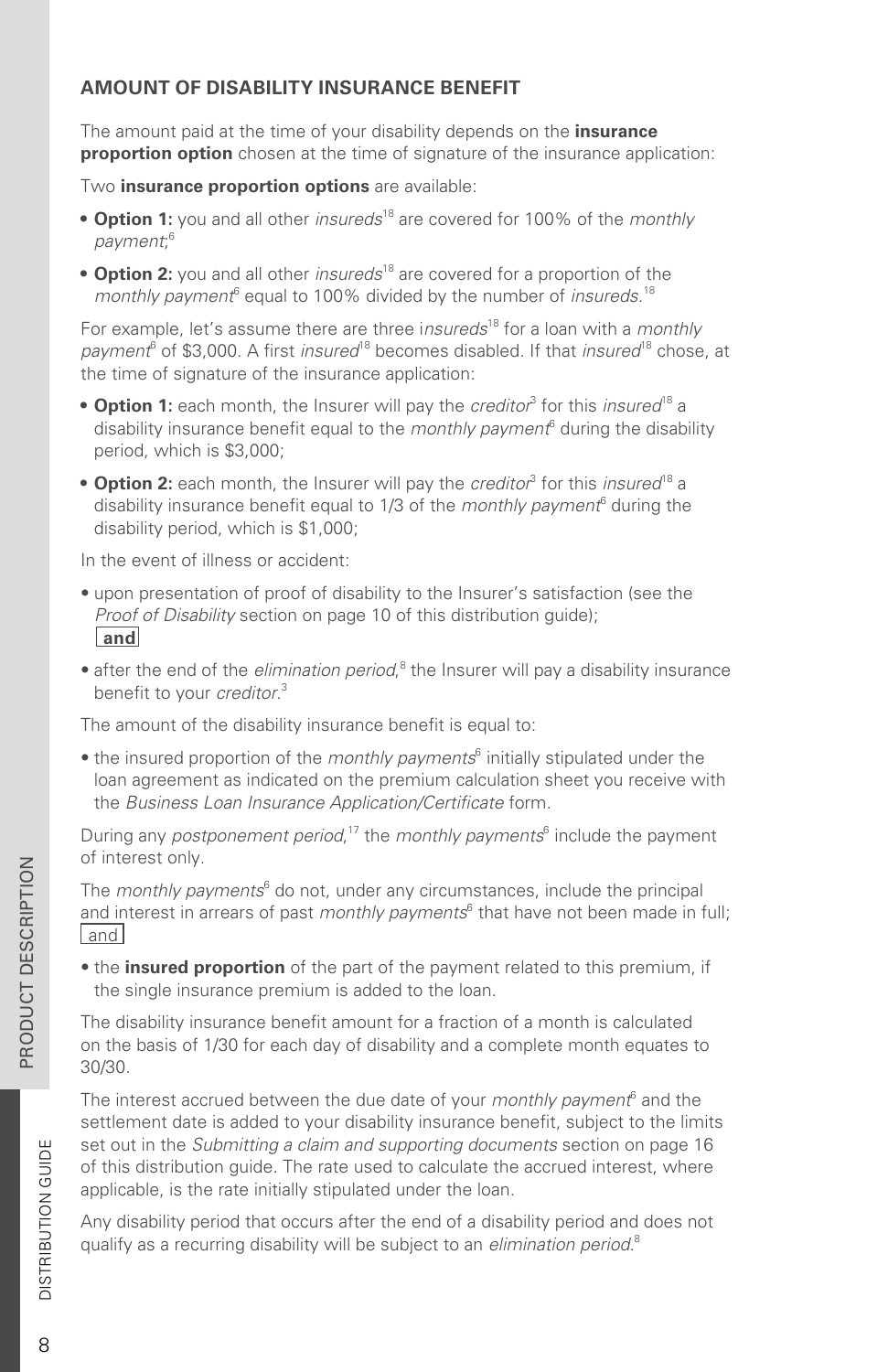<span id="page-12-0"></span>The **maximum disability insurance amount** payable is **\$3,000** per month for all insured loans for the same *borrower*. 9

The **maximum number of disability insurance benefit payments** is **60** monthly payments<sup>6</sup> for the same loan.

### **JOINT COVERAGE – DISABILITY INSURANCE**

Two to five people may be *insureds*<sup>18</sup> under the same loan. In this case, the amount of the monthly benefit payable for the same loan may not, under any circumstances, exceed the full amount of the *monthly payment*<sup>6</sup> initially stipulated under the loan or the maximum disability insurance amount stated above.

#### **BENEFICIARY DESIGNATION**

The benefits payable at the time of your death or in the event of disability are paid to the *creditors*. 3

9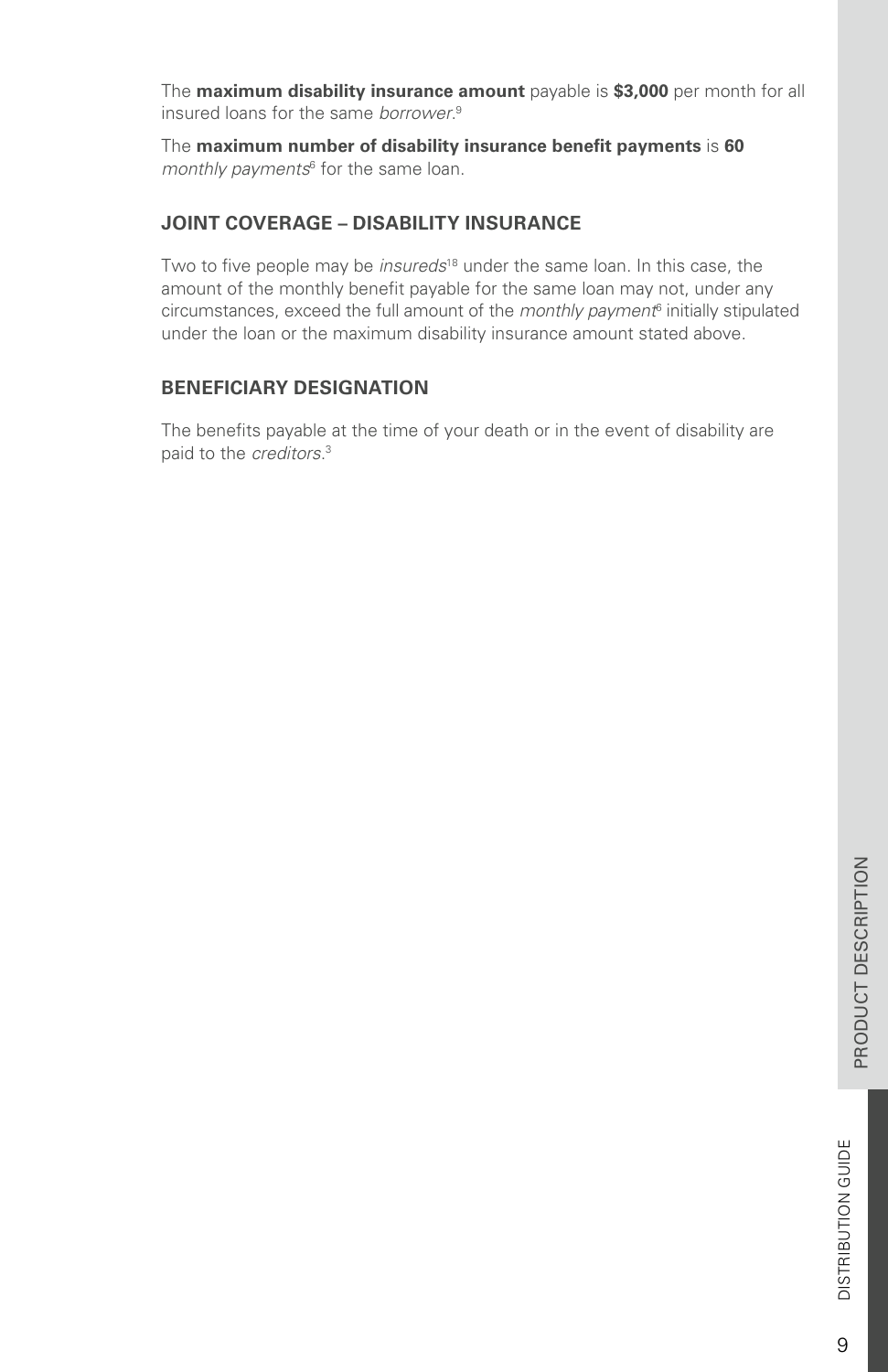## <span id="page-13-0"></span>**PROOF OF DISABILITY**

In the event of disability, the Insurer may require you at any time to:

**1)** provide satisfactory proof of continuing disability;

**2)** be examined by a physician or a specialist designated by the Insurer.

If you refuse to comply with either of these requirements, you shall not be considered as disabled by the Insurer.

## **RECURRING DISABILITY**

Any disability that:

- occurs within **31 days** following the end of a covered disability period; **and**
- has the same cause;  $|$  and
- continues during a period of at least **7 consecutive days**;

is considered to be recurring, and therefore as a continuation of the initial disability.

Any other disability that does not meet these conditions is not deemed to be a recurring disability, and the *elimination period*<sup>8</sup> will therefore apply.

#### **Termination of disability insurance benefit payments**

Disability benefit payments will end **on the earliest of the following events**:

- a) the date on which **60** disability insurance benefit payments have been made by the Insurer to the same *insured*<sup>18</sup> in respect of the same loan;
- b) the date of death of one of the *insureds*,<sup>18</sup> if a life insurance benefit to repay the loan in full is payable;
- c) the date on which the loan is repaid in full, regardless of the reason;
- d) the maturity date of the loan;
- e) the date on which you return to full-time gainful work or, if you were working part time, the date of your return to a job with an equivalent number of hours per week as your previous job;
- f) the date of your death;
- g) the last day of the month in which you turn 65 years of *age*; 19
- h) you fail to submit the supporting documents required by the Insurer;
- i) you fail to undergo a medical examination required by the Insurer;

j) you fail to undergo a functional capacities evaluation required by the Insurer;

k) you are no longer totally *disabled*; 7

l) **180** months following the effective date of this insurance.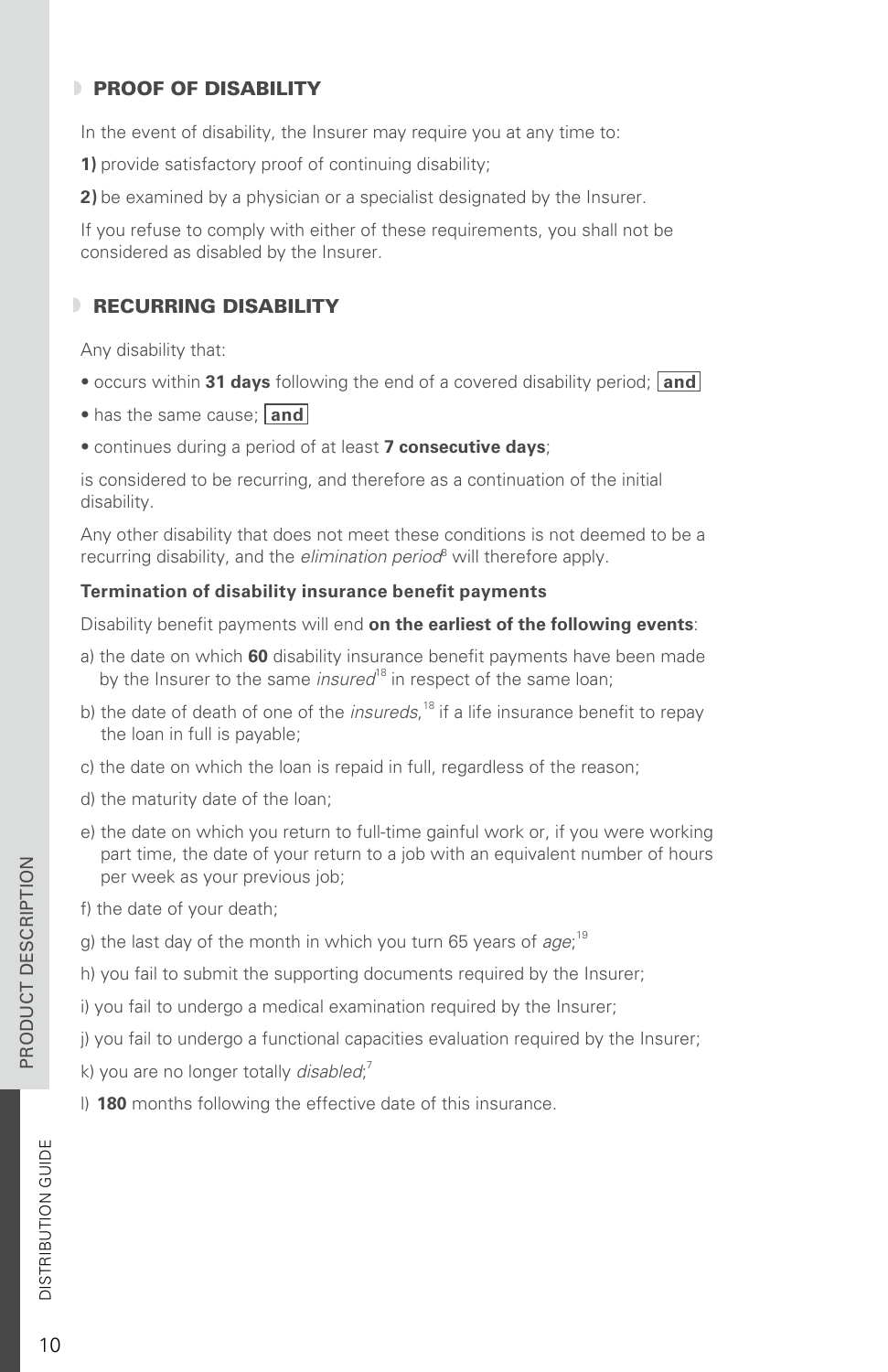## <span id="page-14-0"></span>LIFE INSURANCE AND DISABILITY INSURANCE PREMIUM

The single insurance premium that you must pay to the Insurer is calculated on the insurance premium calculation sheet that you must sign along with *Business Loan Insurance Application/Certificate* form.

The premium is based on:

- the proportion of insurance selected; **and**
- the *loan term*;<sup>20</sup> and
- the *age*<sup>19</sup> of the *insured*<sup>18</sup> on the enrolment date; **and**
- the loan *amortization period*; *<sup>21</sup>* **and**

• the length of the *postponement period*<sup>17</sup> and post-postponement period remaining on the loan for *postponed loans;*<sup>2</sup> and

- the amount of the loan on the enrolment date for **life insurance**; **and**
- the *monthly payment*<sup>6</sup> of the loan on the enrolment date for **disability insurance**.

If the insurance covers more than one person under the same loan, the single premium is calculated according to the attained *age*<sup>19</sup> of the oldest *insured*.<sup>18</sup>

The premium is then increased by 50% for each additional insured<sup>18</sup> for each coverage option purchased.

If the single premium is not added to the loan, a discount of 3% is granted on the total single premium.

Provincial sales tax and any other applicable tax must be added to the premium.

The premium is paid to the Insurer in one instalment by the *creditor*<sup>3</sup> on the effective date of your insurance.

You can choose to pay this premium to the *creditor*<sup>3</sup> either as you repay the debt, i.e., with the *monthly payments*<sup>6</sup> you make, or in one instalment at the time of enrolment.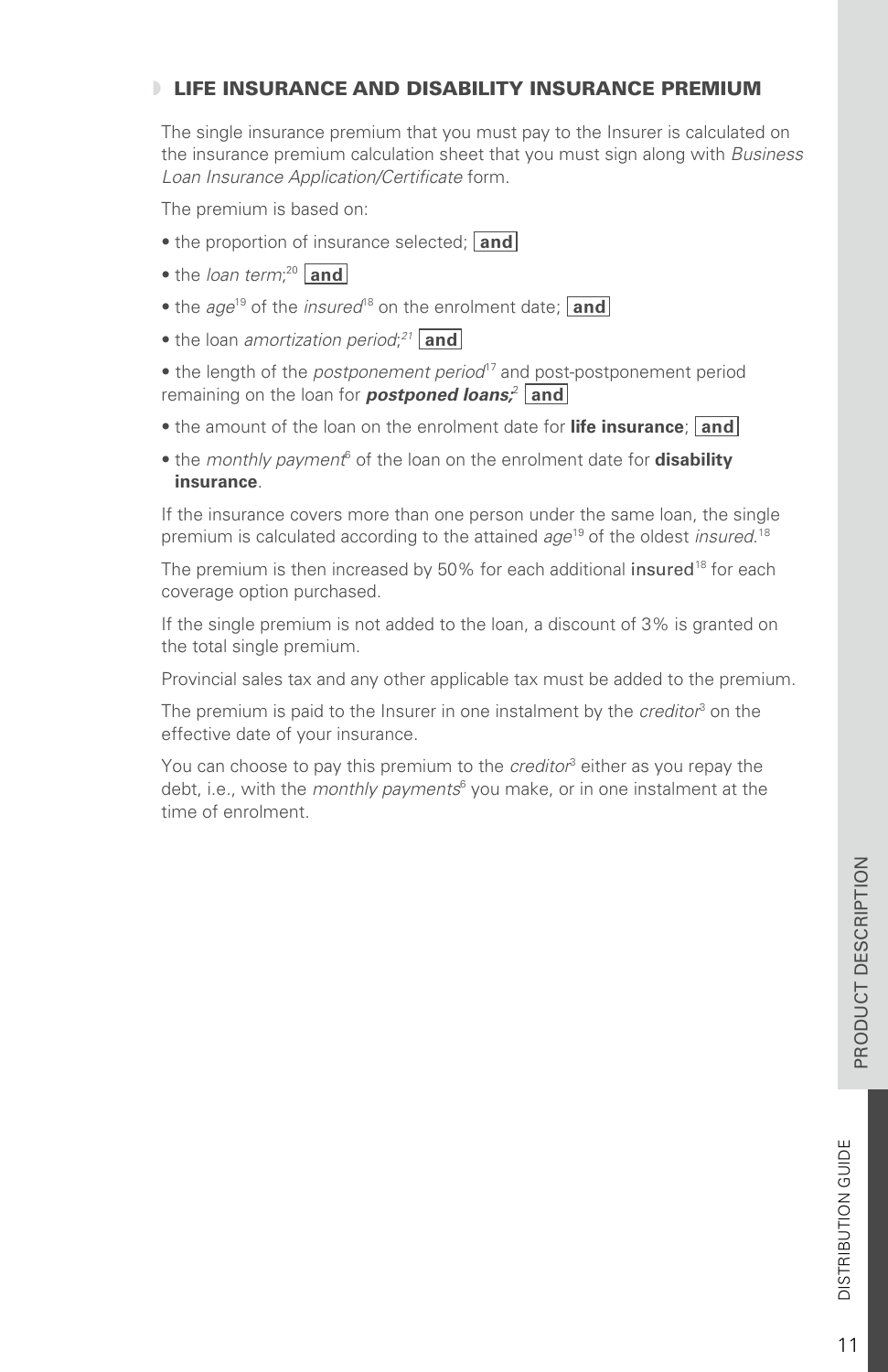#### <span id="page-15-0"></span>EXCLUSIONS, RESTRICTIONS OR REDUCTION IN COVERAGE

#### **WARNING**

**No benefit is payable for death or disability resulting from any of the following causes:**

- **• war or any act of war, piracy or terrorism, declared or undeclared, regardless of whether or not you are a participant;**
- **• any active participation in a public commotion, riot or insurrection;**
- **• injuries sustained while you are committing, attempting to commit, or preparing to commit a criminal offence;**
- **• an act of suicide, attempted suicide or voluntary self-inflicted injuries, whether you are sane or insane. In the case of suicide, this exclusion applies only if death occurs within a period of 2 consecutive years following the effective date of insurance.**

**Moreover, no benefit is payable if the disability results from any of the following causes:**

- **• cosmetic treatment or surgery;**
- **• a normal pregnancy;**
- **• alcoholism or drug addiction, if these ailments are not treated by an inpatient program;**
- **• the effects of an illness or accident when a disability occurs within 12 months following the effective date of insurance, if you:**
- **• consulted or received treatments from a physician or another professional belonging to a professional health care association; or**
- underwent testing; or
- **• used medication; or**
- **• were hospitalized**

**with respect to the causes of that disability within 6 months prior to the effective date of your insurance.**

**You must declare all relevant facts to the Insurer concerning this insurance. This includes the information provided:**

- **• in the** *Business Loan Insurance Application/Certificate* **form;**
- **• in the** *Detailed Health Questionnaire***, where applicable; and**
- **• in all documents provided as evidence of insurability.**

**In the event of a false declaration or omission regarding a significant fact, the Insurer may cancel or reduce this insurance coverage simply by giving notice. However, once the insurance has been in force for 2 uninterrupted years, the Insurer cannot cancel or reduce the coverage, except in the case of fraud. Notwithstanding the foregoing, the Insurer may cancel or reduce disability insurance simply by giving notice if disability occurs within the first 2 years of insurance.**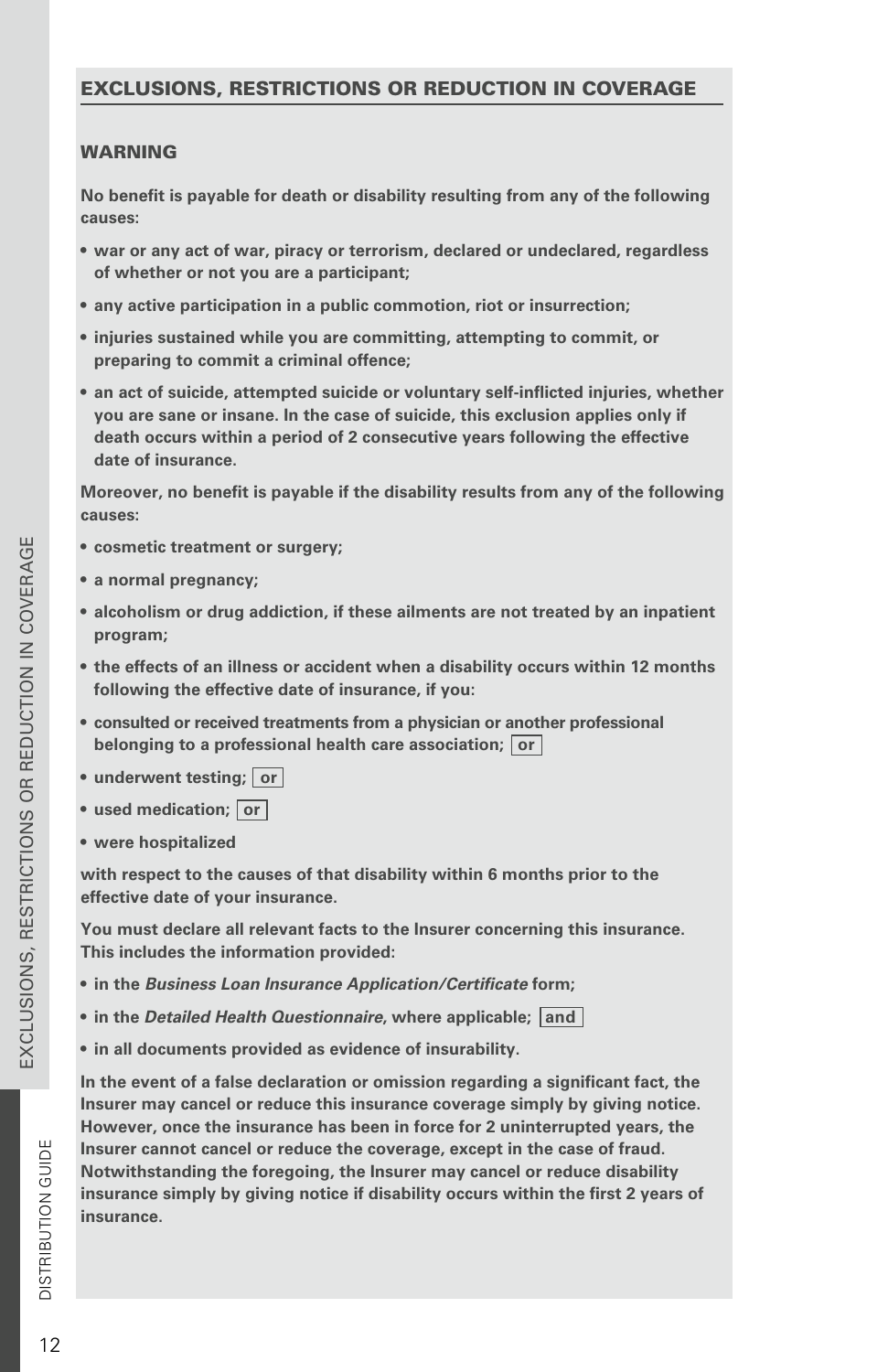If your *age*<sup>19</sup> was misstated, the benefit payable shall be increased or **decreased, as the case may be, by the amount of the difference between the premiums paid and the premiums that should have been paid. If your** *age* **19**is higher than the *age*<sup>19</sup> on which the insurance terminates, no benefit is **payable.**

**You cannot transfer or assign your insurance as security.**

13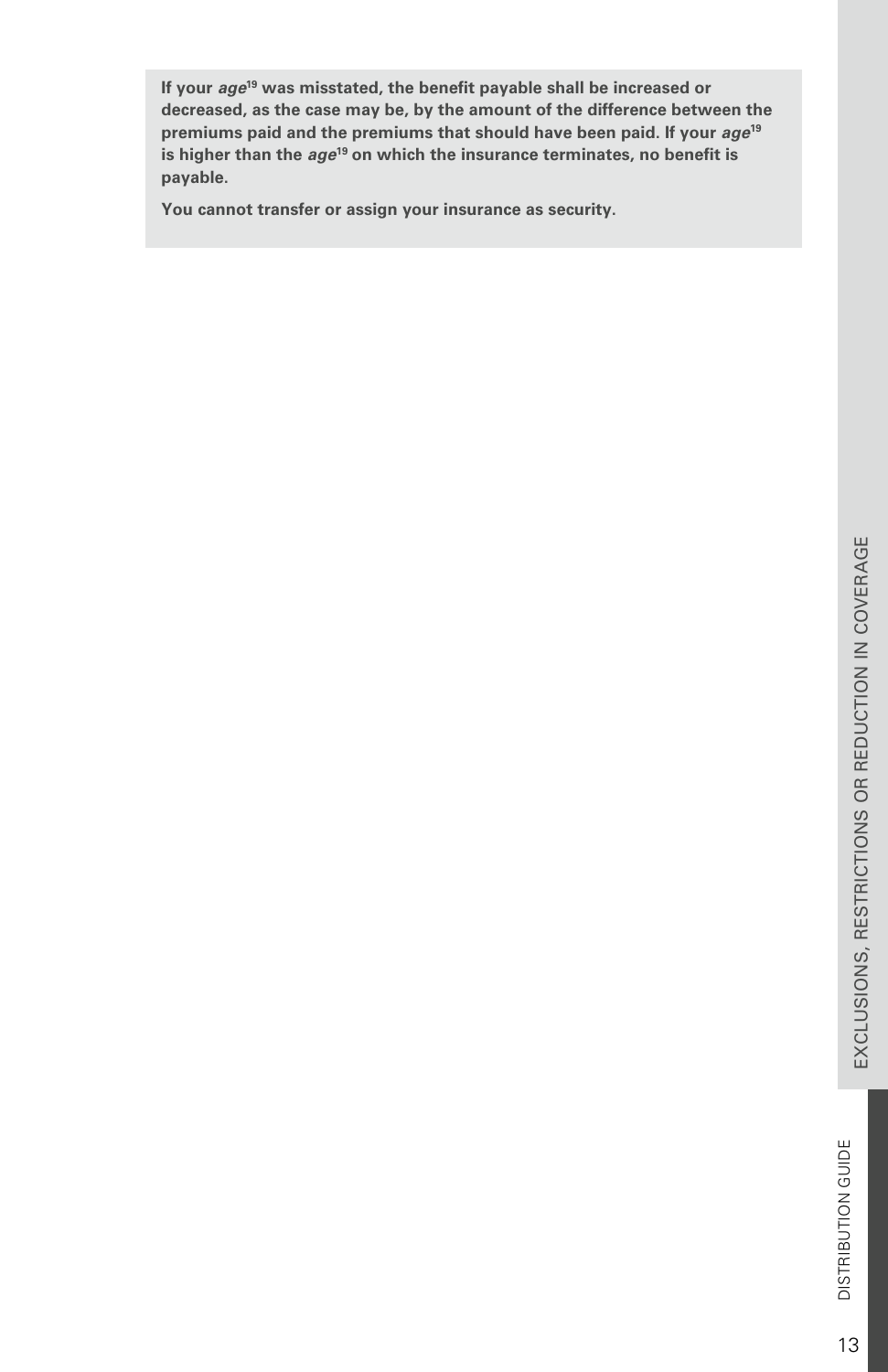## <span id="page-17-0"></span>CANCELLATION OF INSURANCE

You can cancel this insurance **at any time**. To cancel the insurance, you must send notice of cancellation to the Insurer in writing by registered mail. You have 6 months following the end of the coverage to ask for a reimbursement. You will find the Insurer's customer service contact information on the cover page of this document.

In the event that you cancel your insurance before the maturity of your loan, you will receive a premium refund calculated using a mathematical formula (Rule 78) that takes into account the initial period of insurance coverage and the remaining period of coverage on the date the insurance is cancelled

Rule 78:

ule 78: 
$$
\frac{A \times (A + 1) \times C}{B \times (B + 1)}
$$

- $A =$  the remaining term of your loan at the time of cancellation expressed in months
- $B =$  the initial term of your loan expressed in months
- $C =$  the amount of the single premium paid

For example, the following table shows the premium reimbursement percentage (%) that applies to a loan with an initial term of 48 months:

| <b>Remaining term (months)</b> |          | 36 30 24 18 |  |  |
|--------------------------------|----------|-------------|--|--|
| <b>Premium reimbursement %</b> | 57 40 26 |             |  |  |

No premium refund will be made for an amount lower than \$5. Minimum administration fees of \$25 apply.

You may cancel your insurance **free of charge** within **20 days** following receipt of your insurance certificate. Any premium collected, less any benefits paid, if applicable, will then be reimbursed.

By law, you have a 10-day free look period following the signature of the insurance application.

To cancel your insurance, you must send the Insurer a request in writing together with your insurance certificate. To do so, you may use the *Notice of cancellation of an insurance contract* provided on page 20 of this distribution guide.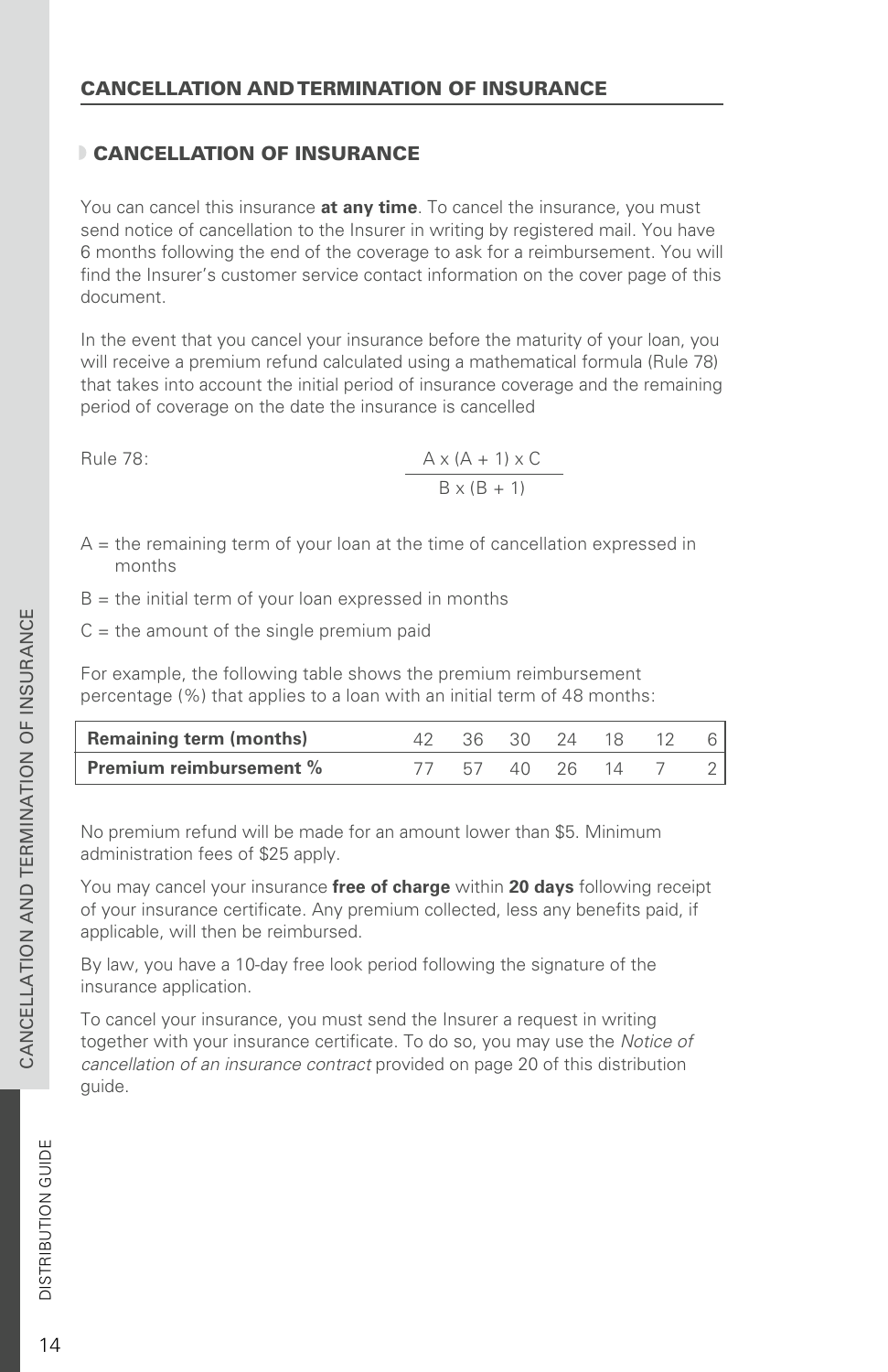## <span id="page-18-0"></span>TERMINATION OF INSURANCE COVERAGE

The insurance shall terminate **on the earliest of the following dates**:

- a) the date on which the loan is repaid in full, regardless of the reason;
- b) the maturity date of the loan;
- c) the date on which the loan is *refinanced 22* or increased;
- **d) 180** months following the effective date of this insurance;
- e) for **life insurance**, the last day of the month in which you turn 70 years of *age*; 19
- f) for **disability insurance**, the last day of the month in which you turn 65 years of *age*; 19
- g) the date on which you cancel your insurance if the Insurer is notified in writing before that date, otherwise on the date the Insurer receives such written notice;
- h) the date on which you no longer meet the eligibility conditions stated on page 3 of this distribution guide;
- i) the date on which the loan is assumed by another creditor, or on which the loan (or a portion of the loan) is assumed by another *borrower*<sup>9</sup> not insured under this loan;
- j) the death of one of the *insureds*,<sup>18</sup> if an insurance benefit to repay the loan in full is payable on his or her life;
- k) the expiry date of the 60-day grace period for remitting premiums.

## **DI OTHER INFORMATION**

## **NOTICE REGARDING THE OPENING OF A PERSONAL INFORMATION FILE**

In order to ensure the confidential nature of your personal information, the Insurer will open a Business Loan Insurance file, in which information concerning your application for insurance, as well as information concerning any insurance claims, will be kept.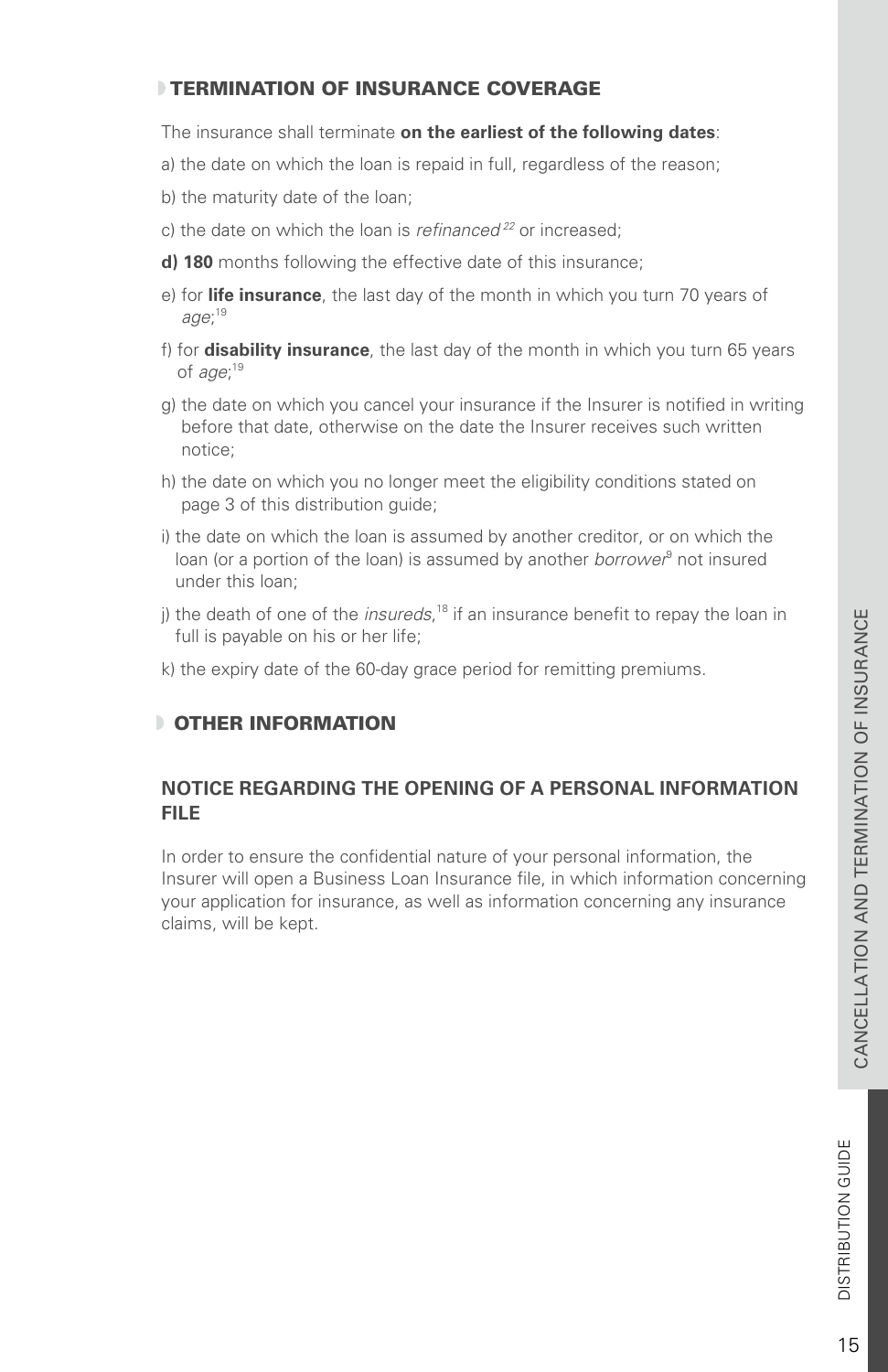<span id="page-19-0"></span>Only employees or authorized agents responsible for underwriting, administration, investigations and claims will have access to the file.

The file will be kept in the Insurer's offices. You will be entitled to see the personal information contained in your file. There may be certain medical information that can only be obtained from your physician.

You may have any inaccurate information corrected by sending a request in writing to:

#### **Industrial Alliance Insurance and Financial Services Inc.**

Information Access Officer 1080 Grande Allée West P.O. Box 1907, Station Terminus Quebec City, QC G1K 7M3

## SUBMITTING A CLAIM

## **a) Submitting a claim and supporting documents**

A notice of claim must be submitted in writing to the *creditor*<sup>3</sup> no later than one **year** after the date of death or disability. If you submit a claim to the *creditor* 3 more than 6 months following the date of death or disability, no accrued interest shall be paid for the period starting on the due date of your *loan balance* 4 payment or your monthly payment<sup>6</sup> and ending on the date the insurer pays out your life or disability insurance benefit.

The *creditor*<sup>3</sup> must forward your written notice of claim directly to the Insurer upon receipt. The *creditor*<sup>3</sup> is required to provide written notice of claim to the Insurer's office within 30 days after becoming aware of the death or disability of the *insured*.<sup>18</sup> The requisite supporting documents must be submitted to the Insurer's office within 90 days following that date, at the claimant's expense.

The Insurer will accept a claim submitted after the prescribed deadline if it can be proven that the claim was submitted as soon as it was reasonably possible to do so. In this case, the Insurer will consider only the last year prior to the date of receipt of the claim for the purpose of benefit payments.

#### **b) Insurer's response**

Benefits are payable only once all supporting documents required by the Insurer have been submitted to and deemed satisfactory by the Insurer.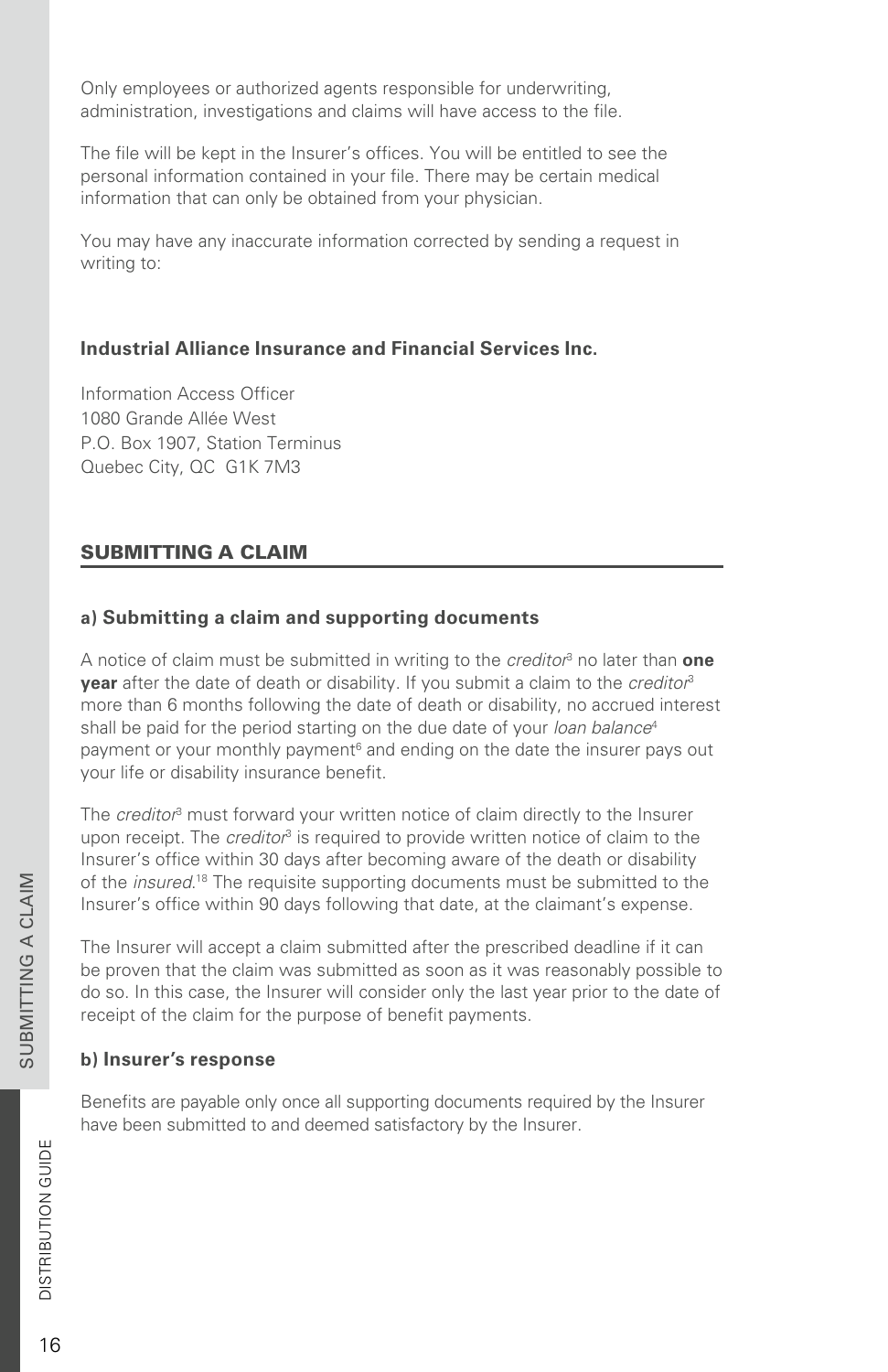#### **Insurer's response time:**

The insurer will notify you of the acceptance or refusal of your claim within **30 business days** following a life insurance claim, or within **60 business days** following a disability insurance claim.

If your claim is accepted, the Insurer will send you a confirmation of the payment made to the *creditor*. 3

If your claim is rejected, the Insurer will notify you of the reasons for refusal.

### **c) Appealing the Insurer's decision and recourse**

You have **one year** to appeal the Insurer's decision following the refusal of your claim. To contest the Insurer's decision, you must send a letter to the Insurer explaining the reason for your appeal.

To find out more about your rights, you may contact the Autorité des marchés financiers at the telephone number provided in the *REFERRAL TO THE AUTORITÉ DES MARCHÉS FINANCIERS* section on page 18. You may also consult a legal advisor of your choice.

A maximum time frame of 3 years is provided by law in which to contest the Insurer's decision.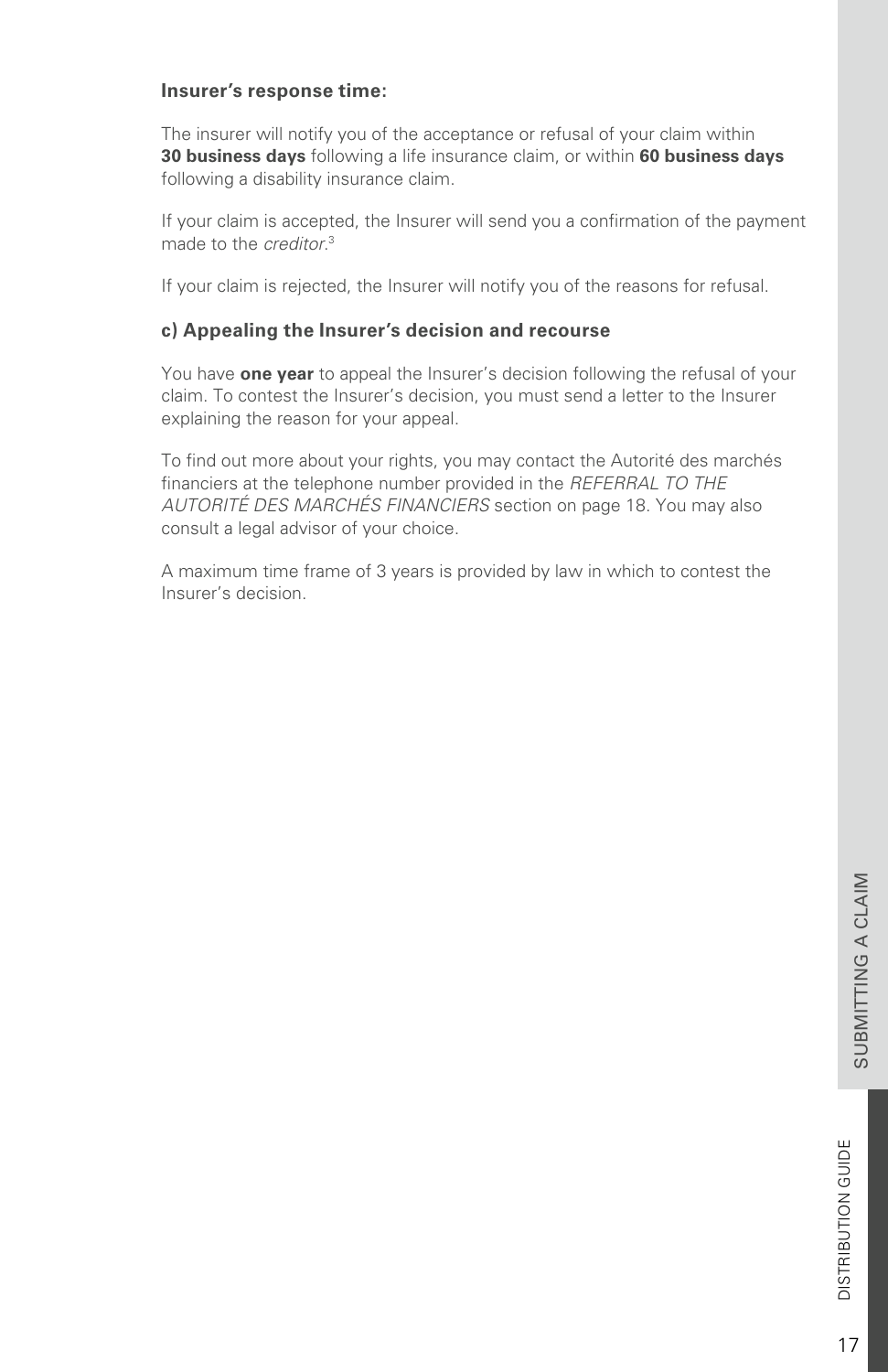## <span id="page-21-0"></span>SIMILAR PRODUCTS

There are other insurance products on the market that may offer similar coverage to the insurance described in this distribution guide.

#### CUSTOMER SERVICE

For any information about this distribution guide or the insurance product, please contact Customer Service at the following address:

#### **Louis Gilbert BBA**

Group Insurance Advisor

Louis Gilbert Services Conseils inc. 475 Blais Blvd East Berthier-Sur-Mer, QC G0R 1E0 Tel.: 418-472-0502 Email: [sclgilbert@gmail.com](mailto:sclgilbert%40gmail.com?subject=)

## REFERRAL TO THE AUTORITÉ DES MARCHÉS FINANCIERS

For any additional information about the obligations of the Insurer and the distributor to you, you may contact the Autorité des marchés financiers at the following address:

#### **Autorité des marchés financiers**

Place de la Cité, Tour Cominar 2640 Laurier Boulevard, Suite 400 Quebec City, Quebec G1V 5C1

#### **Information Centre for Consumers**

Toll free: 1-877-525-0337 Quebec City: 418-525-0337 Montreal: 514-395-0337 Fax: 418-525-9512 Website: [www.lautorite.qc.ca](http://www.lautorite.qc.ca)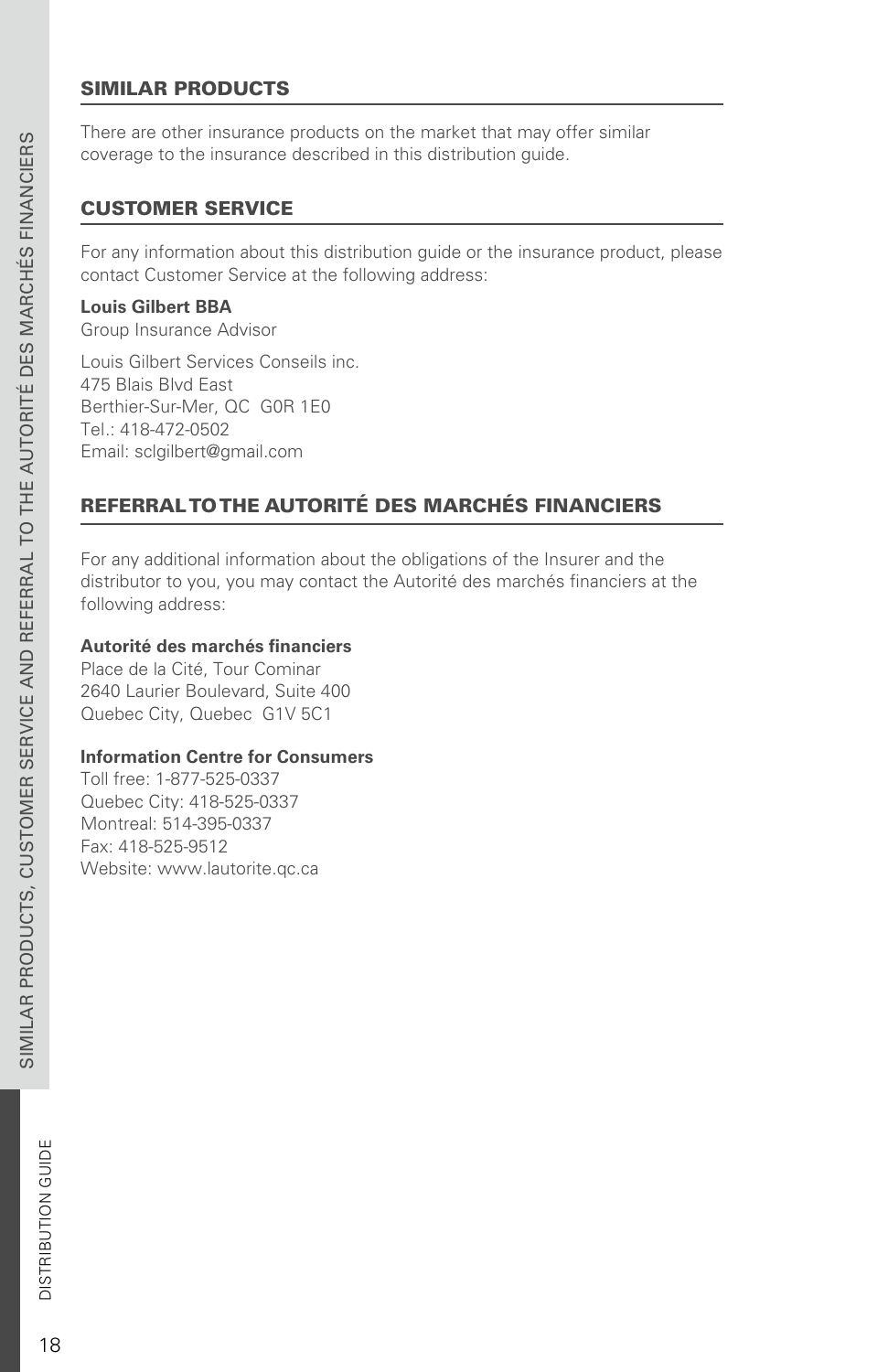## <span id="page-22-0"></span>DOCUMENTS TO BE RECEIVED OR COMPLETED

The following documents are those you completed or have on hand:

- the *Business Loan Insurance Application/Certificate* form
- the *Detailed Health Questionnaire*, where applicable;
- the insurance premium calculation sheet;
- the insurance certificate; and
- Schedule 1: *Notice of cancellation of an insurance contract* The requisite sections of the law are printed on the back.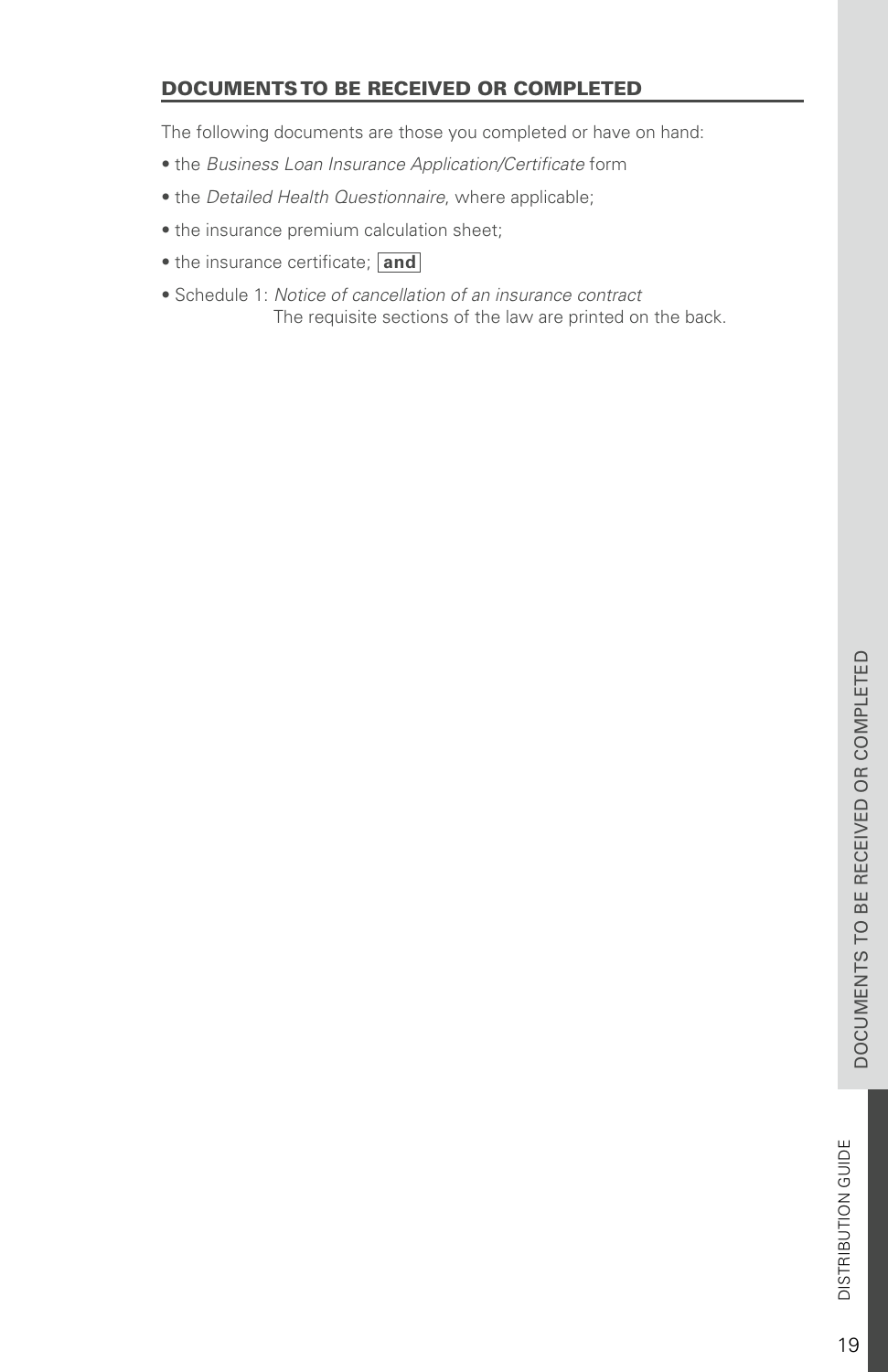#### <span id="page-23-0"></span>SCHEDULE 1: NOTICE OF CANCELLATION OF AN INSURANCE **CONTRACT**

## **NOTICE GIVEN BY A DISTRIBUTOR.**

Section 440 of the *Act respecting the distribution of financial products and services* (chapter D-9.2)

## **THE** *ACT RESPECTING THE DISTRIBUTION OF FINANCIAL PRODUCTS AND SERVICES* **GIVES YOU IMPORTANT RIGHTS.**

By law, you are entitled to cancel an insurance contract signed at the same time as another contract, **without penalty, within 10 days of signing it. However, the Insurer will allow you to cancel this contract without penalty within 20 days of signing it**. To do so, you must send notice to the Insurer by registered mail within this time frame. You may use the template provided below if you wish.

Despite the cancellation of the insurance contract, the first contract entered into remains in force. You should be aware that you may lose advantageous conditions that were granted to you through this insurance; please see your contract or ask your distributor for more information.

After expiry of the 20-day period, you may cancel this insurance at any time, but penalties may apply.

For further information, you may contact the Autorité des marchés financiers at: 418-525-0337 or 1-877-525-0337.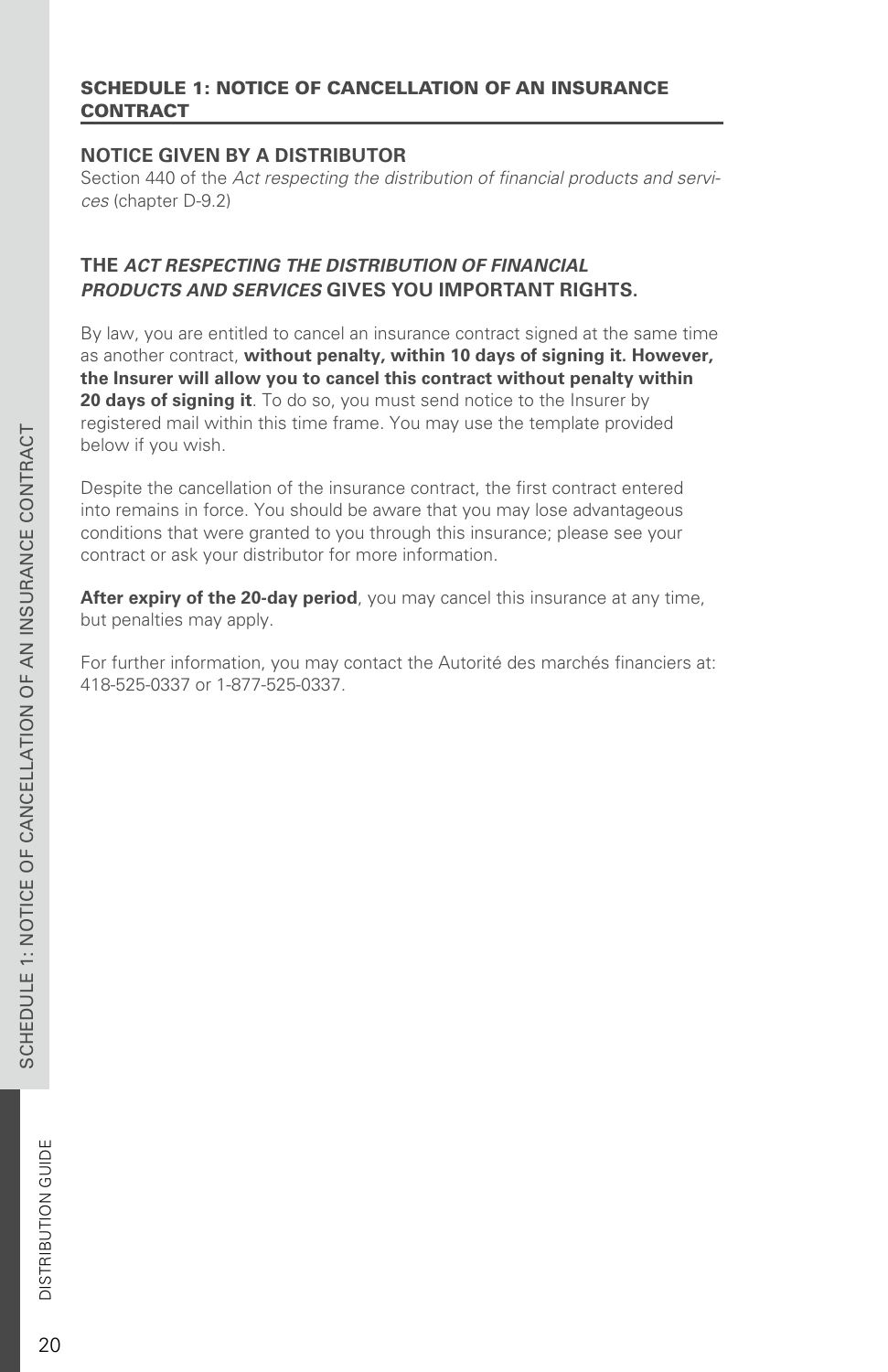## NOTICE OF CANCELLATION OF INSURANCE CONTRACT

To: Industrial Alliance Insurance and Financial Services Inc. 2200 McGill College Avenue, Montreal, QC H3A 3P8

Date:

(date of sending of notice)

Pursuant to Section 441 of the *Act respecting the distribution of financial products and services*, I hereby rescind insurance contract no.:

(contract number)

Entered into on:

(date of signature of contract)

In:

(place of signature of contract)

(name of client)

(signature of client)

The distributor must first complete this section. This document must be sent by registered mail.

The following sections of the Act must be reproduced on the back of this notice: Sections 439, 440, 441, 442 and 443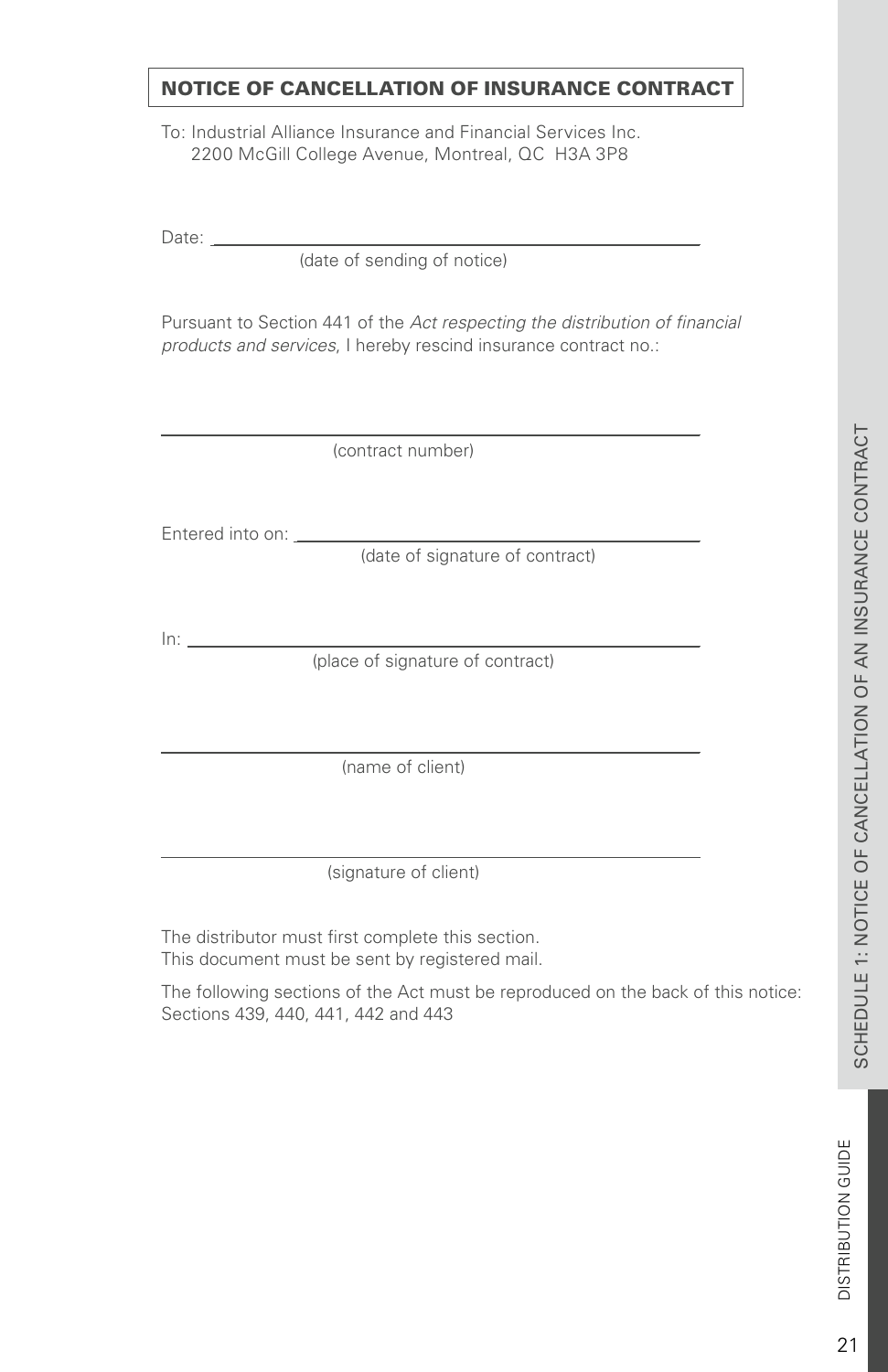**439.** A distributor may not subordinate the making of a contract to the making of an insurance contract with the insurer specified by the distributor. The distributor may not exercise undue pressure on the client or use fraudulent tactics to induce the client to purchase a financial product or service.

**440.** A distributor that, at the time a contract is made, causes the client to make an insurance contract must give the client a notice, drafted in the manner prescribed by regulation of the Authority, stating that the client may rescind the insurance contract within 10 days of signing it.

**441.** A client may rescind an insurance contract made at the same time as another contract, within 10 days of signing it, by sending notice by registered or certified mail. Where such an insurance contract is rescinded, the first contract retains all its effects.

**442.** No contract may contain provisions allowing its amendment in the event of rescission or cancellation by the client of an insurance contract made at the same time. However, a contract may provide that the rescission or cancellation of the insurance contract will entail, for the remainder of the term, the loss of the favourable conditions extended because more than one contract was made at the same time.

**443.** A distributor that offers financing for the purchase of goods or services and that requires the debtor to subscribe for insurance to guarantee the reimbursement of the loan must give the debtor a notice, drawn up in the manner prescribed by regulation of the Authority, stating that the debtor may subscribe for insurance with the insurer and representative of the debtor's choice provided that the insurance is considered satisfactory by the creditor, who may not refuse it without reasonable grounds. The distributor may not subordinate the making of the contract of credit to the making of an insurance contract with the insurer specified by the distributor.

No contract of credit may stipulate that it is made subject to the condition that the insurance contract subscribed with such an insurer remain in force until the expiry of the term, or subject to the condition that the expiry of such an insurance contract will entail forfeiture of term or the reduction of the debtor's rights.

The rights of the debtor under the contract of credit shall not be forfeited when the debtor rescinds, cancels or withdraws from the insurance contract, provided that the debtor has subscribed for insurance with another insurer that is considered satisfactory by the creditor, who may not refuse it without reasonable grounds.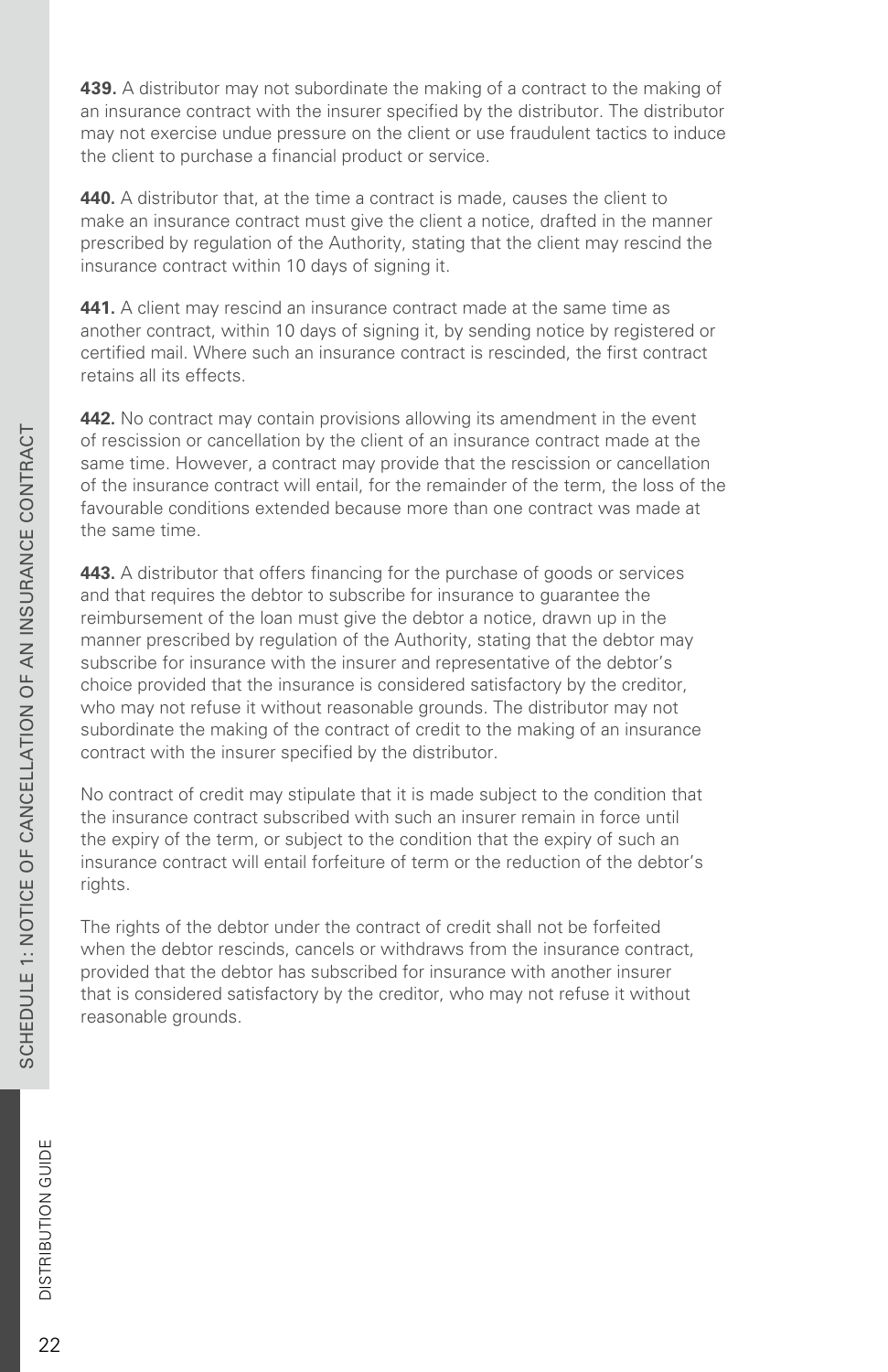## <span id="page-26-0"></span>SCHEDULE 2: NOTICE OF FREE CHOICE OF INSURER OR REPRESENTATIVE

Section 443 of the *Act respecting the distribution of financial products and services* (chapter D-9.2)

#### **THE** *ACT RESPECTING THE DISTRIBUTION OF FINANCIAL PRODUCTS AND SERVICES* **GIVES YOU IMPORTANT RIGHTS.**

You are required to purchase insurance coverage to secure the repayment of a loan.

However, you are free to purchase this insurance from the insurer or representative of your choice. **You can thus obtain the required insurance in 3 different ways:**

#### **1. By purchasing the insurance offered to you**

If you choose this option, you benefit from the application of Section 19 of the Act which allows you to rescind an insurance contract that you signed at the time of signing another contract, without penalty, within 10 days of its signature. However, you must then purchase another equivalent insurance to the satisfaction of the creditor who may not refuse without reasonable cause.

**2. By purchasing other insurance that is equivalent to the insurance required,** to the satisfaction of the creditor who may not refuse without reasonable cause.

**3. By demonstrating that you already have insurance that is equivalent to the insurance required,** to the satisfaction of the creditor who may not refuse without reasonable cause.

You may change insurer or representative at any time, provided that you maintain during the term of the loan agreement an insurance equivalent to the insurance required to the satisfaction of the creditor who may not refuse without reasonable cause. You cannot be required to choose or keep an insurance contract with a particular insurer, nor can you be refused credit or have your loan called in for this reason.

To rescind your insurance, you may use the section entitled *Notice of rescission of an insurance contract*. For further information, you may contact the Autorité des marchés financiers at: 418-525-0337 or 1-877-525-0337.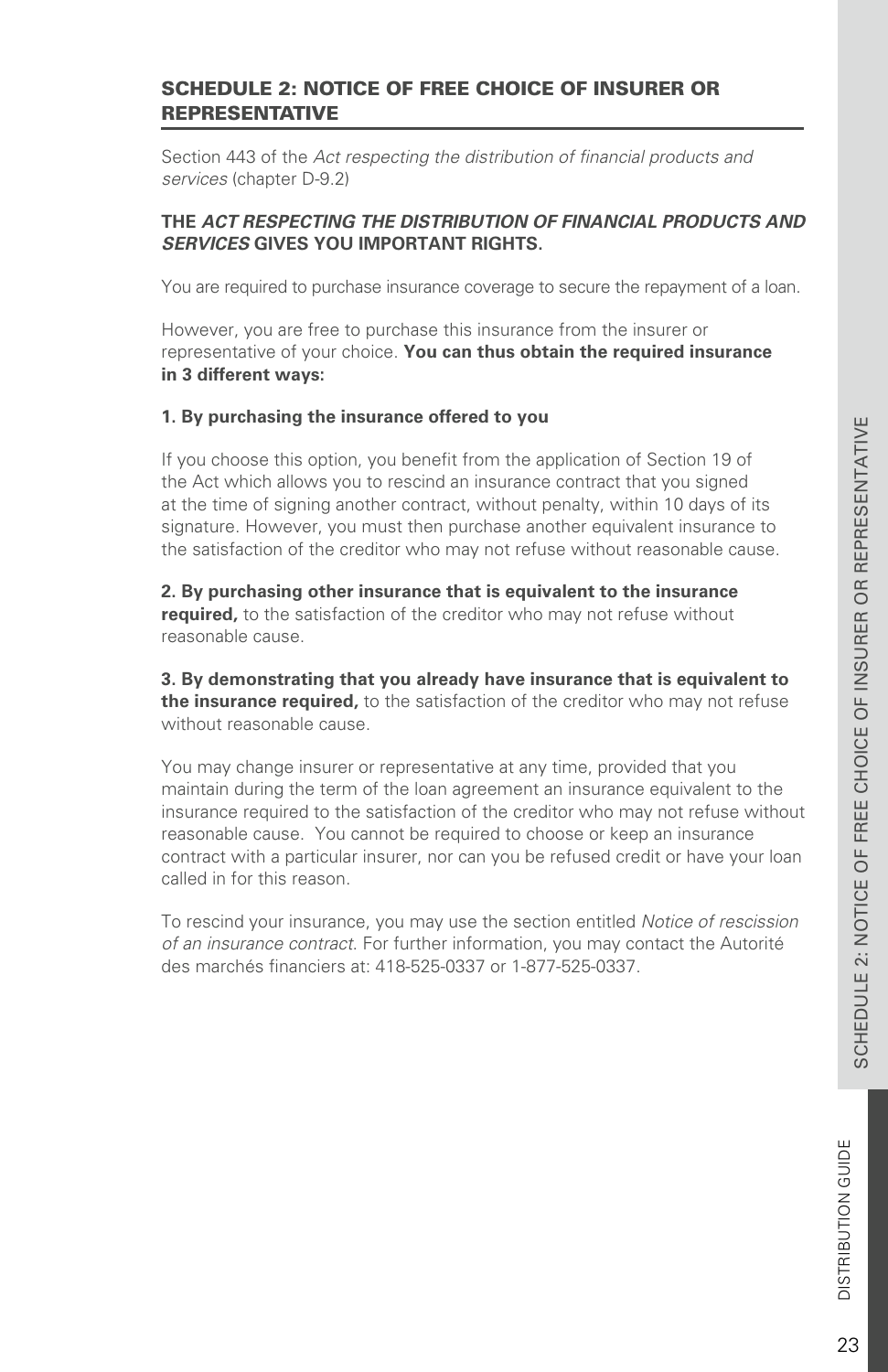## **DESCRIPTION OF THE REQUIRED COVERAGE**

(section completed by the distributor)

To secure the repayment of your loan, we have required that you purchase:

Insurance of persons of the following type:

(life, disability, other)

In an amount of: \$

(coverage)

24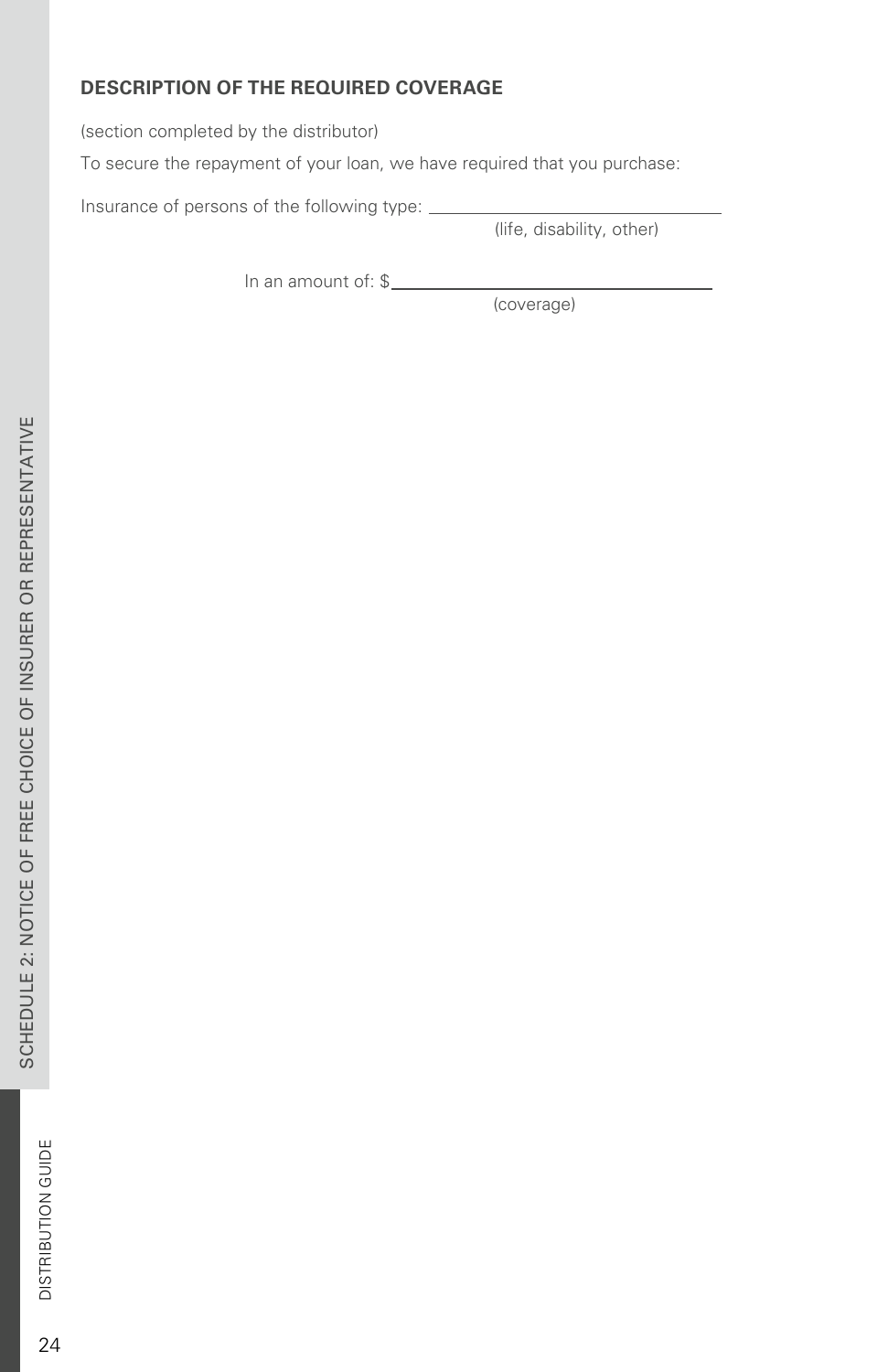## <span id="page-28-0"></span>SCHEDULE 3: DEFINITIONS

- <sup>1</sup> *Conventional loan:* Any loan with a balance that decreases periodically due to the repayment of principal and interest over a period of up to 15 years. With this type of loan, the *loan amortization period*,<sup>21</sup> that is, the term used to calculated the *monthly payments*,<sup>6</sup> may be greater than or equal to the *total term of the loan*.<sup>20</sup> If the *loan amortization period*<sup>21</sup> is longer than the *loan term*,<sup>20</sup> a *residual* balance<sup>23</sup> is created and must normally be repaid on the maturity date of the loan.
- <sup>2</sup> Postponed loan: Any loan that includes a *postponement period*<sup>17</sup> for repayment of the principal. During the *postponement period*,<sup>17</sup> only the interest is repaid by the borrower<sup>9</sup> and the *loan balance<sup>4</sup>* is equal to the initial principal amount throughout this period. At the end of the *postponement period*,<sup>17</sup> the balance decreases periodically due to the repayment of principal and interest. The *monthly payments* 6 are then determined based on the remaining term of the loan.

For postponed loans with a *postponement period*<sup>17</sup> equal to the *total term of the* loan,<sup>20</sup> the initial principal must be repaid in full at the end of the *postponement period.*<sup>17</sup> The **total term of the loan**<sup>20</sup> (including the *postponement period*<sup>17</sup>) must not exceed 15 years.

Moreover, for a postponed loan with a *postponement period*<sup>17</sup> that is shorter than the *total term of the loan*,<sup>20</sup> the ratio of the length of the *postponement period*<sup>17</sup> to the *total term of the loan*<sup>20</sup> must be less than 40%.

- <sup>3</sup> *Creditor:* Refers to the entity or organization in the province of Quebec whose mission is to support the development of businesses and entrepreneurs and promote entrepreneurship, and to which insurance policy 70011 is issued.
- <sup>4</sup> *Loan balance:* The unpaid principal balance of the loan granted by the *creditor*. 3 The balance is calculated on the basis that all payments owing up to the date on which the loan balance is assessed have been made.
- <sup>5</sup> Capital stock loan: Any loan that does not include any monthly payment<sup>6</sup> since the principal and interest will be repaid on the loan maturity date. The *loan*  term<sup>20</sup> must not exceed 15 years.
- <sup>6</sup> *Monthly payment:* The amount paid each month to repay the principal and/ or interest of the insured loan. The monthly payments shall not, under any circumstances, include any principal and interest in arrears on a given due date or on the date on which the *creditor*<sup>3</sup> requires repayment of an insured loan.
- <sup>7</sup> *Total disability or totally disabled:* A state of incapacity that prevents the insured<sup>18</sup> from performing any and all of the usual duties of his or her occupation. If the state of incapacity continues for more than 24 months, the state of incapacity must prevent the *insured*<sup>18</sup> from performing any gainful work for which he or she is reasonably qualified by education, training or experience.

For any *insured*<sup>18</sup> who is unemployed at the onset of disability, the state of incapacity must prevent him or her from performing all normal activities of a reasonable person of the same *age*. 19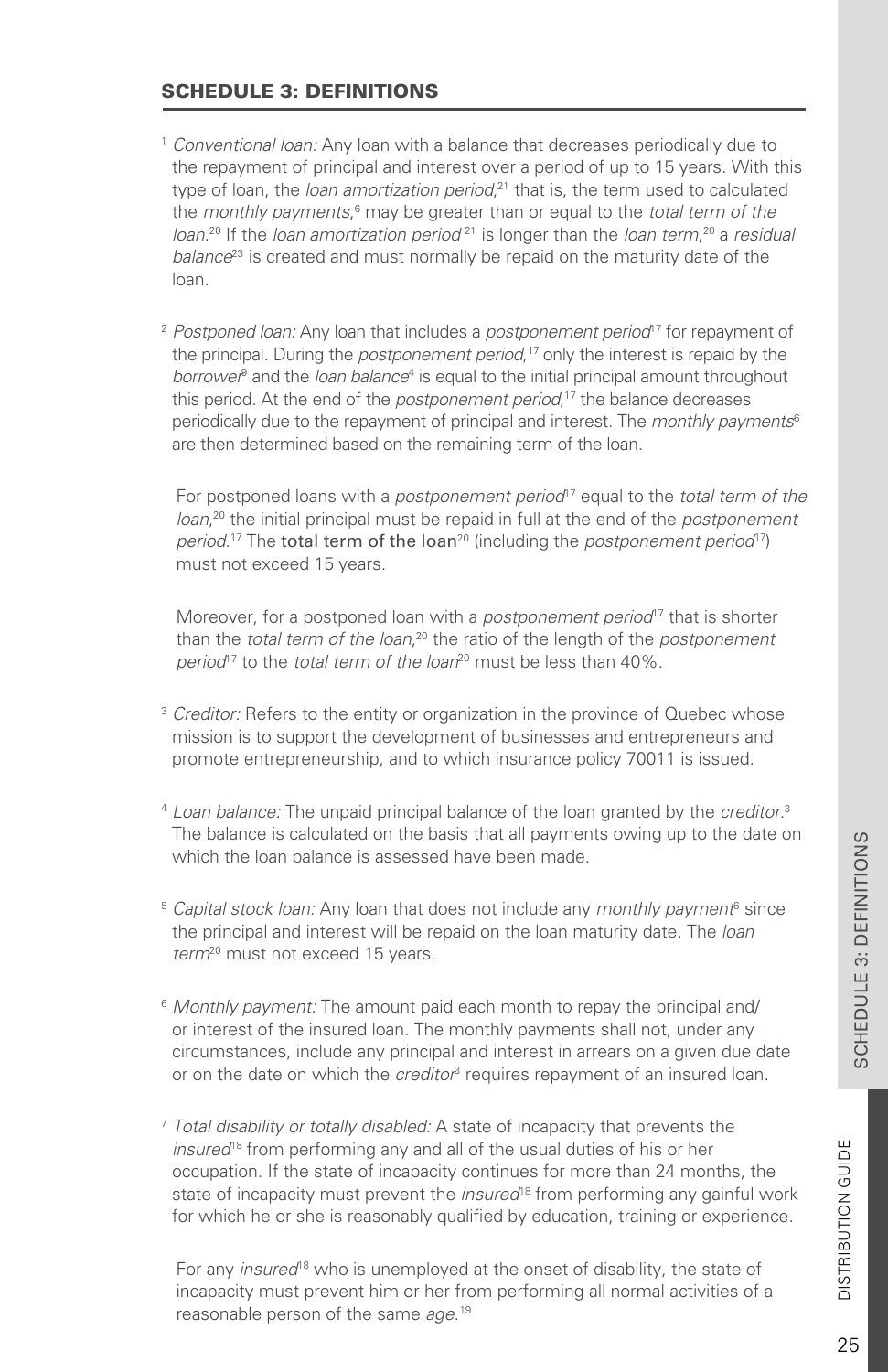The disability must be certified by a physician, result from an illness or accident and require continuous medical care.

- <sup>8</sup> Elimination period: A continuous period of 30 days of total disability<sup>7</sup> during which no benefit is payable.
- <sup>9</sup> Borrower: The natural person to whom the *creditor*<sup>3</sup> has granted a loan and who is the first signatory on the loan agreement.
- <sup>10</sup> *Co-borrower:* The natural person(s) who take(s) out a loan jointly with the borrower.<sup>9</sup> There may not be more than 4 *co-borrowers*.<sup>10</sup>
- <sup>11</sup> *Endorser:* The natural person who undertakes to repay the total balance of the loan if the *borrower<sup>9</sup>* or *co-borrower*<sup>10</sup> defaults on the repayment.
- <sup>12</sup> Shareholder: Any natural person who owns at least 10% of the issued shares of any class whatsoever of the borrowing company's capital stock.
- <sup>13</sup> *Executive:* Any natural person who holds one of the following positions (or any position equivalent to one of the following positions) within the borrowing company: president, executive vice-president, vice-president and general manager, vice-president, assistant vice-president or director.
- <sup>14</sup> Disbursement: The act by which the *creditor*<sup>3</sup> pays you the funds that constitute your loan.
- <sup>15</sup> *Renewal:* Refers to a situation whereby the covered loan undergoes a change with respect to the *loan term*<sup>20</sup> or interest rate. An increase in the *loan balance*<sup>4</sup> or a change in the *loan amortization period*<sup>21</sup> does not constitute a renewal.
- <sup>16</sup> *Gainful work:* Any gainful work from which the salary is deemed employment income for tax purposes.
- <sup>17</sup> *Postponement period:* A period during which only the interest on the loan is repaid by the *borrower*.<sup>9</sup> The *loan balance*<sup>4</sup> is then equal to the initial amount of the loan throughout the postponement period.
- <sup>18</sup> *Insured:* An individual eligible for insurance who has completed the *Business Loan Insurance Application/Certificate* form and received an insurance certificate.
- <sup>19</sup> *Age:* The number of complete years calculated on the last birthday of the proposed *insured*. 18
- <sup>20</sup> *Loan term/total term of the loan:* The period during which the loan interest rate is guaranteed by the *creditor*. 3